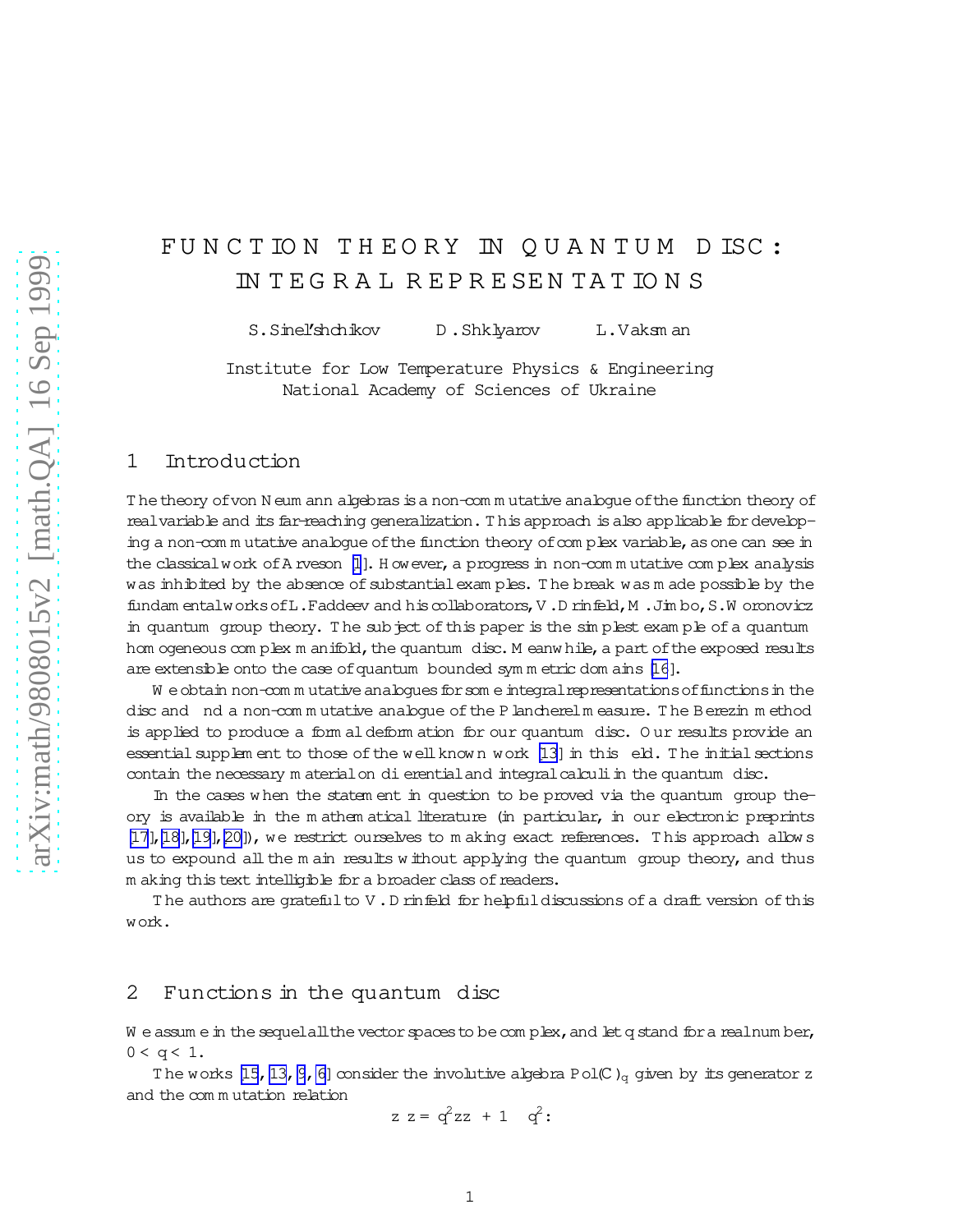It arises both in studying the algebras of functions in the quantum disc  $[15, 13, 9]$  $[15, 13, 9]$  $[15, 13, 9]$  $[15, 13, 9]$  $[15, 13, 9]$  and in studying the q-analogues of the W eil algebra (oscillation algebra) [\[6\]](#page-15-0).

A ny elem ent f 2 Pol(C)<sub>q</sub> adm its a unique decom position

$$
f = \n\begin{cases}\nX & \text{if } x^j z^k; \\
x^j y & \text{if } x^j z^k.\n\end{cases}
$$

M oreover, at the lim it q ! 1 we have z z = zz. This allows one to treat Pol(C)<sub>q</sub> as a polynom ialalgebra on the quantum plane.

It is worthwhile to note that the passage to the generators  $a^+ = (1 \ q^2)^{-1=2} z$ ,  $a =$ (1 q<sup>2</sup>) <sup>1=2</sup>z realizes an isom orphism between the -algebra Pol(C)<sub>q</sub> and the q-analogue of the W eilalgebra considered in [\[6](#page-15-0)]:  $a^+$  a  $q^2$ a $a^+$  = 1.

Im pose the notation  $y = 1$  zz. It is straightforward that

$$
z y = q^2 yz
$$
;  $zy = q^2 yz$ : (1.1)

It is also easy to show that any elem ent f 2 Pol(C)<sub>q</sub> adm its a unique decom position

$$
f = \begin{cases} \nX & \text{if } x \in \mathbb{R}^m \\ \n\text{if } x & \text{if } x \in \mathbb{R}^m \text{ and } y \in \mathbb{R}^m \text{ and } y \in \mathbb{R}^m \text{ and } y \in \mathbb{R}^m \text{ and } y \in \mathbb{R}^m \text{ and } y \in \mathbb{R}^m \text{ and } y \in \mathbb{R}^m \text{ and } y \in \mathbb{R}^m \text{ and } y \in \mathbb{R}^m \text{ and } y \in \mathbb{R}^m \text{ and } y \in \mathbb{R}^m \text{ and } y \in \mathbb{R}^m \text{ and } y \in \mathbb{R}^m \text{ and } y \in \mathbb{R}^m \text{ and } y \in \mathbb{R}^m \text{ and } y \in \mathbb{R}^m \text{ and } y \in \mathbb{R}^m \text{ and } y \in \mathbb{R}^m \text{ and } y \in \mathbb{R}^m \text{ and } y \in \mathbb{R}^m \text{ and } y \in \mathbb{R}^m \text{ and } y \in \mathbb{R}^m \text{ and } y \in \mathbb{R}^m \text{ and } y \in \mathbb{R}^m \text{ and } y \in \mathbb{R}^m \text{ and } y \in \mathbb{R}^m \text{ and } y \in \mathbb{R}^m \text{ and } y \in \mathbb{R}^m \text{ and } y \in \mathbb{R}^m \text{ and } y \in \mathbb{R}^m \text{ and } y \in \mathbb{R}^m \text{ and } y \in \mathbb{R}^m \text{ and } y \in \mathbb{R}^m \text{ and } y \in \mathbb{R}^m \text{ and } y \in \mathbb{R}^m \text{ and } y \in \mathbb{R}^m \text{ and } y \in \mathbb{R}^m \text{ and } y \in \mathbb{R}^m \text{ and } y \in \mathbb{R}^m \text{ and } y \in \mathbb{R}^m \text{ and } y \in \mathbb{R}^m \text{ and } y \in \mathbb{R}^m \text{ and } y \in \mathbb{R}^m \text{ and } y \in \mathbb{R}^m \text{ and } y \in \mathbb{R}^m \text
$$

The passage to the decom position  $(1.2)$  is similar to the passage from C artesian coordinates on the plane C  $'$  R<sup>2</sup> to polar coordinates.

W e follow [\[13](#page-15-0)[,15](#page-16-0)] in completing the vector space Pol(C)<sub>q</sub> to obtain the function space in the quantum disc.

C onsider the Pol(C)<sub>q</sub>-m odule H determ ined by its generator  $v_0$  and the relation z  $v_0 = 0$ . Let T:Pol(C)<sub>q</sub>! End<sub>C</sub>(H) be the representation of Pol(C)<sub>q</sub> in H, and  $l_{m,n}$ (f), m;n 2 Z<sub>+</sub>, stand for the m atrix elem ents of the operator T (f) in the basis  $fz^{m}$  v<sub>0</sub>g<sub>m 2Z+</sub>.

Im pose three topologies in the vector space Pol(C)<sub>q</sub> and prove their equivalence.

Let  $T_1$  be the weakest am ong the topologies in which all the linear functionals  $l_{jk}^0$  : f  $\bar{\gamma}$  $a_{jk}(f)$ , j;k 2  $Z_+$ , are continuous,

 $T_2$  the weakest am ong the topologies in which all the linear functionals  $\frac{10}{m}$  m : f  $\frac{7}{m}$  m (q<sup>2n</sup>), m  $2 \text{ Z}$ , n  $2 \text{ Z}_{+}$ , are continuous,

T<sub>3</sub> the weakest am ong the topologies in which all the linear functionals  $l_{\rm m,n}$ ,m ;n 2 Z<sub>+</sub>, are continuous.

P roposition 2.1. The topologies  $T_1$ ;  $T_2$ ;  $T_3$  are equivalent.

P roof. R em ind the standard notation:

$$
(\mathsf{t};q)_{m} = \begin{matrix} m_{Y} & 1 \\ & (1 & \mathsf{t}q^j); \\ & \mathsf{t} \mathsf{t}q^j, \end{matrix} \quad (\mathsf{t};q)_{1} = \begin{matrix} \mathsf{t} \\ & (1 & \mathsf{t}q^j): \\ & \mathsf{t} \mathsf{t} \end{matrix}
$$

It follows from the denitions that  $w$  ith  $m$  k

$$
z^{k}z^{m} v_{0} = (q^{2m} q^{2})_{k} \stackrel{m}{2}^{k} v_{0}
$$
:

H ence

$$
\mathbf{1}_{m n} (f) = \int_{j=0}^{m \text{ in } \mathbb{R}^{(m,n)}} (q^{2m} ; q^{-2})_{m \text{ j}} \frac{q}{n} \lim_{j \neq m} j ; \text{ m ; } n \text{ 2 } \mathbb{Z}_{+} :
$$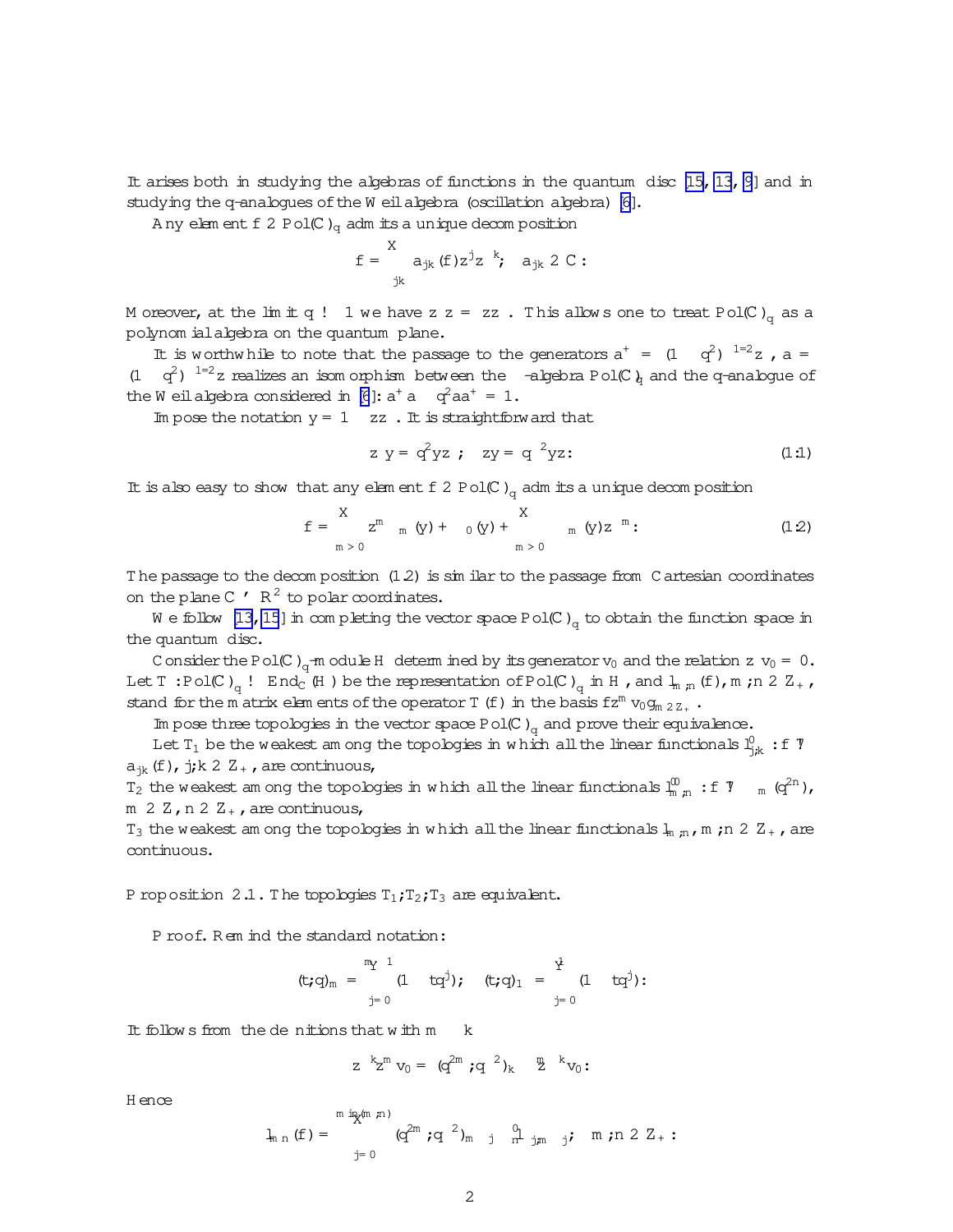Thus the topology  $T_1$  is stronger than  $T_3$ . In fact, these topologies are equivalent since the linear span of the functionals  $f_{m-jn}$  jg<sub>j=0</sub>  $\infty$  incides with that of  $f_{m-jn}^0$  jg<sub>j=0</sub>  $\infty$ <sup>m in (m n)</sup>. The equivalence of  $T_2$  and  $T_3$  follows from the relations  $l_{jk} = (q^2)^j q^{-2} l_{max(0;j)}$  (i)  $\frac{1}{k}$ <sub>l</sub>W<br>k j;m in(j;k) \* 2

We denote the completion of the Hausdor topological vector space Pol(C)  $_{\mathrm{q}}$  by D (U) $_{\mathrm{q}}^{0}$ q and call it the space of distributions in the quantum disc. D  $(0)_{q}^{0}$  m ay be identi ed with the space of form alseries of the form  $(1.2)$  whose coe cients  $\frac{1}{j}(y)$  are de ned in  $q^{2Z_{+}}$ . The linear functionals  $l_{m,n}$  are extendable by continuity onto the topological vector space D (U) $_{q}^{0}$ . A ssociate to each distribution f 2 D (U)<sub>q</sub> the in nite m atrix T (f) =  $(l_{m n} (f))_{m n 2 Z_{+}}$ .

A distribution f 2 D (U) $_{q}^{0}$  is said to be nite if # f(j;k)j  $_{j}(q^{2k})$   $\in$  0g < 1 . Evidently, a distribution f is nite i the m atrix T(f) has only nitely m any non-zero entries. T he vector space of nite functions in the quantum disc is denoted by D  $(U)_{q}$ . There exists a non-degenerate pairing

D (U) 
$$
_{q}^{0}
$$
 D (U)  $_{q}$  ! C; f<sub>1</sub> f<sub>2</sub> T trT (f<sub>1</sub>)T (f<sub>2</sub>):

The extension by continuity procedure allows one to equip D (U)<sub>q</sub> w ith a structure of -algebra, and D  $(U)_{q}^{0}$  with a structure of D  $(U)_{q}$ -bim odule.

C onsider the algebra Pol(C) $_{\rm q}^{\rm op}$  derived from Pol(C) $_{\rm q}$  via a replacem ent of the multiplication law by the opposite one. The elements z  $1; z$   $1; \overline{1}$   $z; \overline{1}$   $z; \overline{1}$   $z$  of Pol(C)<sub>q</sub> Pol(C)<sub>q</sub> are denoted respectively by  $z;z;$ ; . To avoid confusion in the notation, we use braces to denote the multiplication in Pol(C)<sub>q</sub>, Pol(C)<sub>q</sub>,eg.fzz g =  $q^2$  fz zg + 1  $q^2$ . The module H<sup>op</sup> over Pol(C) $_q^{\text{op}}$  is de ned by its generator  $v_0^{\text{op}}$  and the relation  $zv_0^{\text{op}} = 0$ . Apply the above argum ent to Pol(C)<sub>q</sub> Pol(C)<sub>q</sub>-m odule H<sup>op</sup> H in order to introduce the algebra D (U U)<sub>q</sub> of nite functions in the C artesian product of quantum discs, together with D  $(U \cup U)_q$ -bim odule  $D (U U)^0$ <sub>q</sub>.

The reason for replacem ent the multiplication law in Pol(C)<sub>q</sub> by the opposite one will becom e clear later (see  $[17, 22, 23]$  $[17, 22, 23]$ ).

T he linear functional

$$
(f) = (1 \t q^2) \int_{m \, 2Z_+}^{X} \t o(q^{2m}) q^{2m} ; f 2 D (U)_{q};
$$

is called the (norm alized) Lebesgue integral in the quantum disc, since under the form all passage to the  $\text{Im}\;\mathbb{t}$  as  $\text{q}$  !  $1$  one has  $\hspace{0.1cm}$  (f) !  $\hspace{0.1cm}^{\frac{1}{\alpha}}$ fdIm z dR ez.

U

Let K 2 D (U U) $_0^0$  $(K(I-f))$  with kernel K m aps D (U)<sub>q</sub> into D (U)<sup>0</sup><sub>q</sub>. We are interested in solving an inverse problem which is in nding out the explicit formulae for kernels K 2 D (U  $\,$  U ) $_{\rm q}^0$  of well known linear operators. In this eld, an analogue of the Bergm an kernel for the quantum disc was obtained in the work of S.K lim ek and A. Lesniew ski [\[13](#page-15-0)]:

$$
K_q(z; ) = (1 \ z )^{1} (1 \ q^{2} z )^{1}
$$
:

Finally, equip H with the structure of a pre-Hilbert space by setting

$$
(z^jv_0; z^m v_0) = \t_{jm} (q^2; q^2)_m ; \t j;m 2 Z_+ :
$$

It is easy to show that  $T(z) = T(z)$ ,  $I = T(z)T(z)$  0. Thus we get a -representation of Pol(C)<sub>q</sub> in the completion H of H (see [\[13\]](#page-15-0)).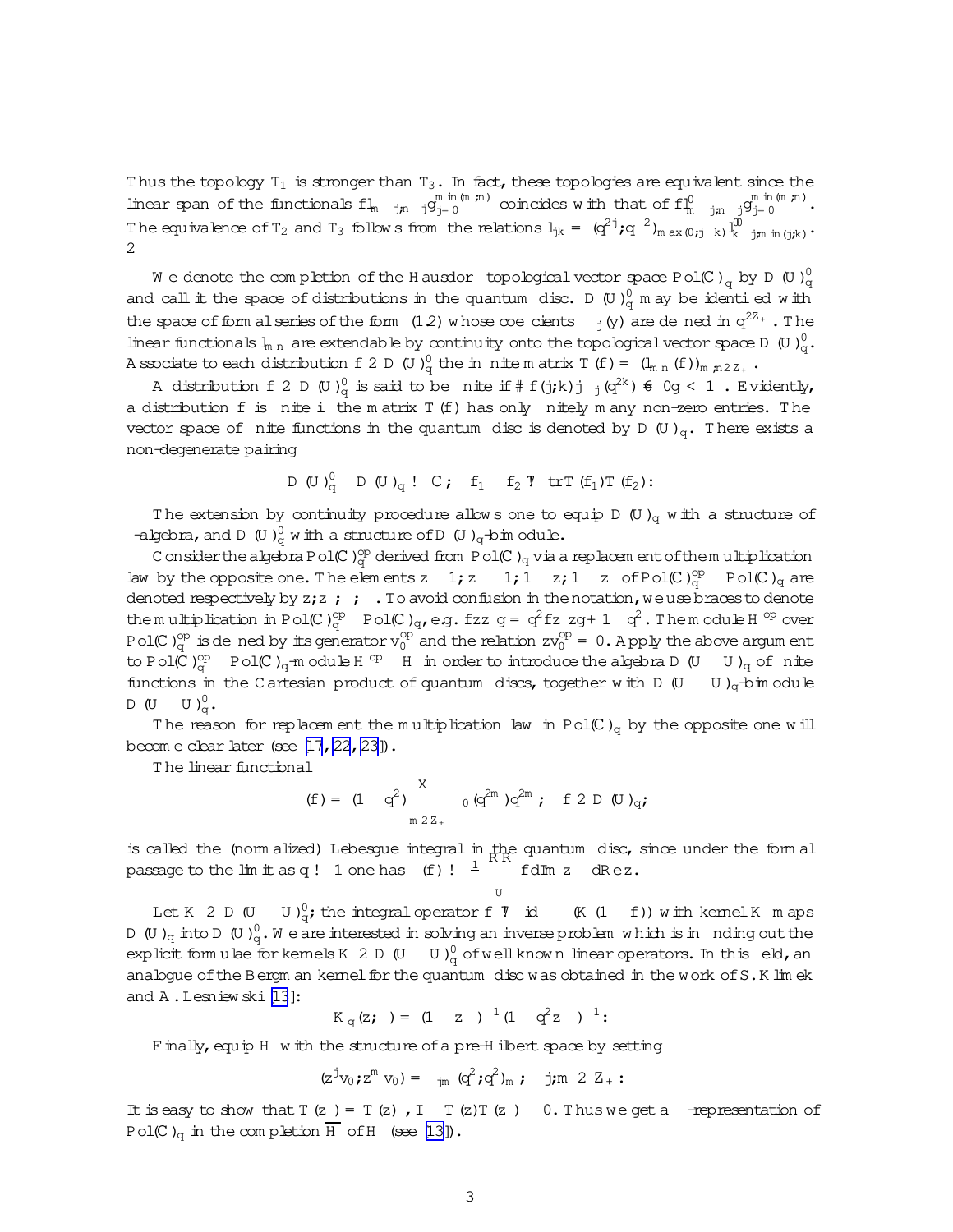## 3 D i erential form s and  $\overline{\Theta}$ -problem

Let  $\mathcal{L}_{\text{q}}(\mathbb{C})$  stand for the involutive algebra determ ined by its generators z;dz and the relations

1 
$$
z z = q^2 (1 zz)
$$
; dz  $z = q^2 z dz$ ; dz  $z = z^2 z dz$ ; dz  $dz = q^2 dz dz$ ; dz  $dz = 0$ :

(A lso, an application of the involution to the above yields

dz dz = 0; dz z = 
$$
\frac{2}{3}z
$$
 dz; dz z = q<sup>2</sup>z dz; (2:1)

Equip  $_{\rm q}$  (C) with the grading as follows:

$$
deg z = deg z = 0;
$$
  $deg dz = deg dz = 1:$ 

There exists a unique linearm ap d:  $_q$  (C)!  $_q$  (C) such that

$$
d:z \tT dz; d:z \tT dz; d:dz \tT 0; d:dz \tT 0;
$$

and

$$
d\,(!\begin{array}{ccccc}1&0&0\\0&0&0\end{array})\,=\,d\,!\begin{array}{ccccc}1&0&0\\0&0&0\end{array}\,,\quad d\,!\begin{array}{ccccc}1&0&0\\0&0&0\end{array}\,,\quad d\,!\begin{array}{ccccc}0&0&0\\0&0&0\end{array}\,,
$$

Evidently,  $d^2 = 0$ , and (d!) = d! for all ! 2  $_q(\mathbb{C})$ .

Turn to a construction of operators  $\theta$ ;  $\overline{\theta}$ . For that, we need a bigrading in  $_q$  (C):

$$
deg z = deg z = (0;0); deg (dz) = (1;0); deg (dz) = (0;1);
$$

N ow d has a degree 1 and adm its a unique decomposition into a sum  $d = \theta + \overline{\theta}$  of operators  $\theta$ ,  $\overline{\theta}$  w ith bidegrees respectively (1,0) and (0,1). A standard argum ent allow s one to deduce from  $d^2 = 0$  that  $e^2 = \overline{e}^2 = e\overline{e} + \overline{e}e = 0$ . It is also easy to show that  $(e!) = \overline{e}!$  for all  $! 2 \quad \text{q}(\mathbb{C}).$ 

Each elem ent ! 2  $_q$  (C) is uniquely decom posable into a sum

$$
! = f_{00} + dz f_{10} + f_{01} dz + dz f_{11} dz ; f_{1j} 2 Pol(C)_{q}; ij = 0;1;
$$

Equip  $_{\mathrm{q}}(\mathbb{C})$  with a topology corresponding to this decomposition:

$$
q(C)'
$$
 Pol(C)<sub>q</sub> Pol(C)<sub>q</sub> Pol(C)<sub>q</sub> Pol(C)<sub>q</sub> Pol(C)<sub>q</sub>:

Pass as above via a completion procedure from Pol(C) $_{\rm q}$  to the space of distributions D (U ) $_{\rm q}^0$ q and then to the space of nite functions to obtain the bigraded algebra  $\left(\mathbb{U}\right)$ <sub>q</sub>. The operators d;  $\theta$ ;  $\overline{\theta}$  are transferred by continuity from  $\alpha_q(C)$  onto the algebra  $\overline{U}$  )  $\overline{q}$  of dierential form s with nite coe cients in the quantum disc.

The subsequent constructions involve essentially q-analogues of type  $(0,*)$  dierential form s w ith coecients in sections of holom orphic bundles. The latter carry a structure of bim odules over algebras of type  $(0,*)$  dierential form s as above. R em ind the notion of a dierentiation for such a bim odule.

Let be a  $Z$  <sub>+</sub> -graded algebra and M  $\,$  a  $Z$  <sub>+</sub> -graded  $\,$  -bim odule. A degree 1 operator is said to be a dierentiation if for all m 2 M ; ! 2 one has  $\overline{\mathbb{Q}}$  (m !) =  $(\overline{\mathbb{Q}}$ m )! + (1)  $\overline{\text{degm}}$  m  $\overline{\mathbb{Q}}$ !,  $\overline{\Theta}$  (! m ) =  $\overline{\Theta}$  !) m + (  $1\overline{\Theta}$   $\overline{\Theta}$  !  $\overline{\Theta}$  m.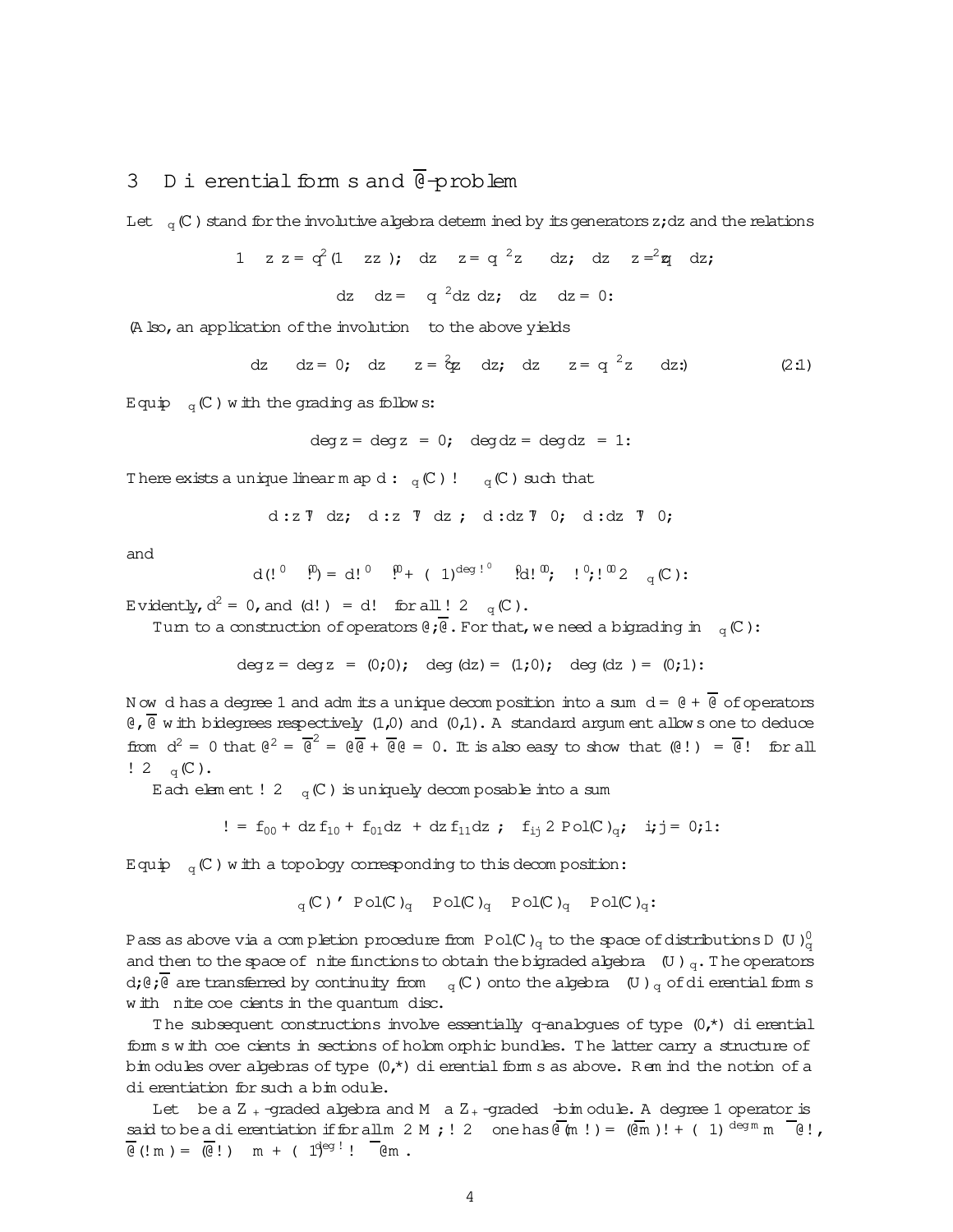Let 2 C . Consider the graded bim odule over  $(C)_{q}^{(0;)} = (C)_{q}^{(0;0)} + (C)_{q}^{(0;1)}$  determ ined by its generator  $v$  w ith deg  $(v) = 0$  and the relations

$$
z \quad v = q \quad v \quad z; \quad z \quad v = q \quad v \quad z; \quad dz \quad v = q \quad v \quad dz;
$$

We denote this graded bimodule by  $\|C\|_{\mathcal{A}}^{(0)}$  . It possesses a unique degree 1 dierentiation  $\overline{\emptyset}$ such that  $\overline{\mathbb{Q}}v = 0$ . Pass (via an extension by continuity) from polynom ialcoe cients to nite ones to obtain the graded bim odule (U)  $\frac{(0;)}{n}$  $\begin{pmatrix} 0 & \cdots & \cdots & 0 \\ \cdots & \cdots & \cdots & \cdots & 0 \\ \cdots & \cdots & \cdots & \cdots & \cdots \end{pmatrix}$  together w ith its dierentiation  $\overline{a}$ .

We restrict ourselves to the case  $-2$  R and equip the spaces  $\left(\mathbb{U}\right)_{\mathbb{U}}^{(0;0)}$  $\mathop{\mathrm{gr}}\limits_{\mathop{\mathrm{pr}}\nolimits}^{(1,0)}$  ( U)  $\mathop{\mathrm{gr}}\limits_{\mathop{\mathrm{pr}}\nolimits}^{(0,1)}$  $\lim_{q \to 0}$  with the scalar products Z

(f<sub>1</sub> v; f<sub>2</sub> v) = 
$$
f_2 f_1 (1 zz)^2 d
$$
; (2.4)

$$
(f_1 v \, dz \; ; f_2 v \, dz \; ) = \; f_2 f_1 (1 \; zz \; ) \; d \; : \tag{2.5}
$$

The completions of the pre-Hilbert spaces  $\,$  (U )  $_{\mathcal{A}}^{(0;0)}$  and  $\,$  (U )  $_{\mathcal{A}}^{(0;1)}$  can be used in the form ulation of  $\overline{e}$ -problem. Specically, we mean nding a solution of the equation  $\overline{e}u = f$  in the orthogonalcom plem ent to the kernel of  $\overline{\mathbb{Q}}$ . In the classical case (q = 1) such a form ulation is standard  $[2]$ , and the solution is very well known. If stand for a realnum ber and  $\geq 1$ than one has

$$
u(z) = \frac{1}{2} \int_{0}^{z} \frac{1}{z} \frac{1}{1} \frac{1}{z} \int_{0}^{z} \frac{1}{1-z} \int_{0}^{z} f(\zeta) d\zeta d\zeta
$$
 (2.6)

(2.6) im plies the "C auchy-G reen form ula":

$$
u(z) = \frac{1}{2i} \int_{0}^{z} \frac{(1 - j \hat{j})^{2}}{(1 - z)} u(j) \overline{d} + \frac{1}{2i} \int_{0}^{z} \frac{(1 - j \hat{j})^{1}}{(z - j)(1 - z)^{1}} \frac{du}{e} d \overline{d} + d \quad ; \quad (2:7)
$$

. Our purpose is to obtain the q-analogues of  $(2.6)$ ,  $(2.7)$  for = 2.

The standard way of solving the  $e^{\frac{1}{2}}$ -problem is to solve rst the Poisson equation 2! = f w ith  $2 = \overline{0}$   $\overline{0}$ . In the case = 2 the kemel in (2.6) is derived by a dierentiation in z of the G reen function

$$
G(z; ) = \frac{1}{\pi} \ln(\frac{z}{z}) - \frac{1}{\pi} \ln(\frac{z}{z})
$$
 (2.8)

In its turn,  $(2.8)$  can be obtained by the d'A lem bert m ethod: the rst term is contributed by a realsource, and the second one is com ing from an im aginary source.

N ote that the dierential calculus for the quantum disc we use here is well known (see, for exam ple, [\[24\]](#page-16-0)). Its generalization onto the case of an arbitrary bounded sym m etric dom ain was obtained in [\[16](#page-16-0)]via an application ofa quantum analogue ofthe H arish-C handra em bedding [\[11\]](#page-15-0).

#### 4 G reen function for P oisson equation

W ith  $q = 1$  the measure  $d = (1 + \dot{y}^2)^2 d$  is invariant with respect to the M obius transform ations. In the case q 2  $(0;1)$  im pose an "invariant integral" : D  $(U)_{q}$  ! C, f  $T$  if d U<sup>q</sup>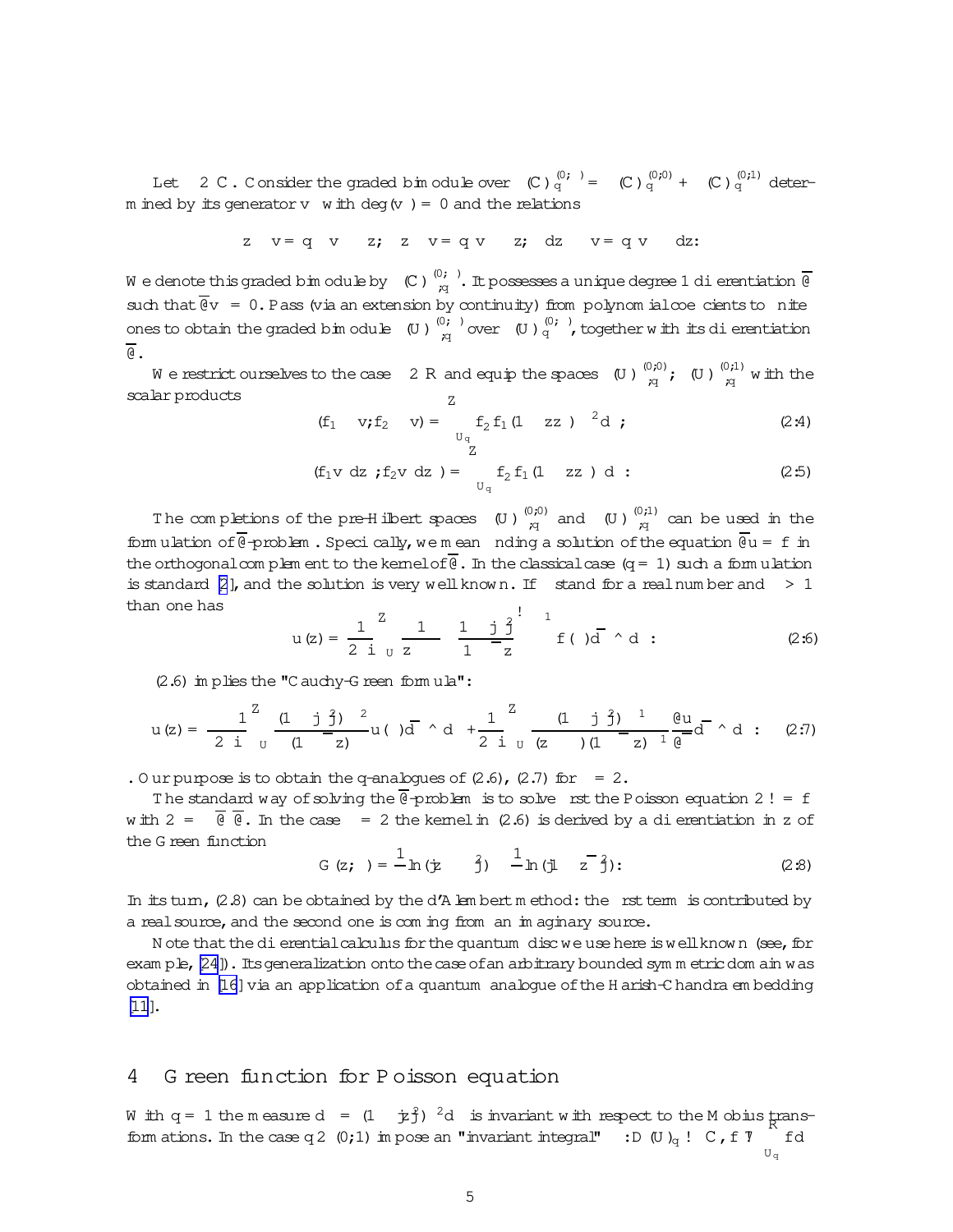by setting Z U<sup>q</sup> fd def = Z U<sup>q</sup> f (1 zz) <sup>2</sup>d:

The H ilbertspaces L  $^2$  (d)  $_{\rm q}$ , L  $^2$  (d)  $_{\rm q}$  are dened as completions of the vectorspaces D (U )  $_{\rm q}$  = (U )  $_q^{(0,0)}$ , (U )  $_q^{(0,1)}$  with respect to the norm s

$$
0 \t 1_{1=2} \t 0 \t 1_{1=2}
$$
  
\n
$$
kfk = \begin{bmatrix} B & C \\ C & D \\ C & D \\ C \end{bmatrix}; kfdz = \begin{bmatrix} B & C \\ C & D \\ C & D \\ C \end{bmatrix}; kfdz = \begin{bmatrix} 1 \\ C \\ C \\ C \end{bmatrix}; kfdz = \begin{bmatrix} 1 \\ 1 \\ 0 \\ C \end{bmatrix}; kfdz = \begin{bmatrix} 1 \\ 0 \\ 0 \\ C \end{bmatrix}; kfdz = \begin{bmatrix} 1 \\ 0 \\ 0 \\ 0 \\ C \end{bmatrix}; kfdz = \begin{bmatrix} 1 \\ 0 \\ 0 \\ C \end{bmatrix}; kfdz = \begin{bmatrix} 1 \\ 0 \\ 0 \\ C \end{bmatrix}; kfdz = \begin{bmatrix} 1 \\ 0 \\ 0 \\ 0 \\ C \end{bmatrix}; kfdz = \begin{bmatrix} 1 \\ 0 \\ 0 \\ 0 \\ C \end{bmatrix}; kfdz = \begin{bmatrix} 1 \\ 0 \\ 0 \\ 0 \\ C \end{bmatrix}; kfdz = \begin{bmatrix} 1 \\ 0 \\ 0 \\ 0 \\ C \end{bmatrix}; kfdz = \begin{bmatrix} 1 \\ 0 \\ 0 \\ 0 \\ C \end{bmatrix}; kfdz = \begin{bmatrix} 1 \\ 0 \\ 0 \\ 0 \\ C \end{bmatrix}; kfdz = \begin{bmatrix} 1 \\ 0 \\ 0 \\ 0 \\ C \end{bmatrix}; kfdz = \begin{bmatrix} 1 \\ 0 \\ 0 \\ 0 \\ C \end{bmatrix}; kfdz = \begin{bmatrix} 1 \\ 0 \\ 0 \\ 0 \\ C \end{bmatrix}; kfdz = \begin{bmatrix} 1 \\ 0 \\ 0 \\ 0 \\ C \end{bmatrix}; kfdz = \begin{bmatrix} 1 \\ 0 \\ 0 \\ 0 \\ C \end{bmatrix}; kfdz = \begin{bmatrix} 1 \\ 0 \\ 0 \\ 0 \\ C \end{bmatrix}; kfdz = \begin{bmatrix} 1 \\ 0 \\ 0 \\ 0 \\ C \end{bmatrix}; kfdz = \begin{bmatrix} 1 \\ 0 \\ 0 \\ 0 \\ C \end{bmatrix}; kfdz = \begin{bmatrix} 1 \\ 0 \\ 0 \\ 0 \\ C \end{bmatrix}; kfdz = \begin{bmatrix} 1 \\ 0 \\ 0 \\ 0 \\ C \end{bmatrix}; kfdz = \begin{bmatrix} 1 \\ 0 \\ 0 \\ 0 \\ C \end{bmatrix}; kfdz = \begin{bmatrix} 1 \\ 0 \\ 0
$$

Proofs of the follow ing statem ents are to be found in [\[17,](#page-16-0) Proposition 5.7, C orollary 5.8], [\[19,](#page-16-0)C orollary 4.2].

Lem m a  $4.1$ . There exist  $0 < c_1$  c<sub>2</sub> such that

$$
C_1 \qquad \overline{\theta} \quad \overline{\theta} \qquad C_2:
$$
 (3.1)

P roposition 4.2. The exact estimates for  $\frac{1}{\theta}$  are of the form

$$
\frac{1}{(1+q)^2} \quad \overline{\theta} \quad \overline{\theta} \quad \frac{1}{(1-q)^2}:
$$
 (3.2)

The inequalities (3.1) allow one to extend by continuity the operators  $\frac{1}{\theta}$ , 2 =  $\frac{1}{\theta}$   $\frac{1}{\theta}$  from the dense subspace of  $\,$  nite functions D  $\,$  (U ) $_{\rm q}$  onto the entire  $\rm L^2$  (d  $\,$  ) $_{\rm q}$ . They also imply that for any f 2 L<sup>2</sup> (d)<sub>q</sub> there exists a unique solution u of Poisson equation 2 u = f. Now it follow s from  $(3.2)$  that kuk  $(1 + q)^2 k f k$ .

O ne obtains easily from de nitions

Lemma a 4.3. The series

\n
$$
\begin{array}{ccc}\nX & z^{i} & \text{if } (y; )z & \dot{y} & y = 1 \quad z \ z; \quad = 1 \\
\text{if } (z, z) & z & \dot{y} & z\n\end{array}
$$

converges in D  $(U-U)_q^0$  for any family  $f_{ij}(y;)g_{ij;2Z_+}$  of functions de ned on  $q^{2Z_+} - q^{2Z_+}$ .

C orollary 4.4. For all m 0 there exists a well de ned generalized kernel

$$
G_m = {n \atop (1)} (1 \ z ) {1 \atop (1)} {n \atop (1)} (1 \ z 2) (1 \ z ) {1 \atop (1)} {n \atop (1)} (3 \cdot 3)
$$

To state the principal result of the section, we need an expansion of the G reen function (2.8):

$$
\ln \frac{\dot{\mathcal{F}}}{\dot{\mathbb{J}} \quad z \quad \frac{\dot{\mathcal{J}}}{\dot{\mathcal{J}}}} = \ln \quad 1 \quad \frac{(1 - \dot{\mathcal{F}} \dot{\mathcal{J}}) (1 - \dot{\mathcal{J}} \quad \dot{\mathcal{J}})}{\dot{\mathbb{J}} \quad z \quad \frac{\dot{\mathcal{J}}}{\dot{\mathcal{J}}}} = \quad \frac{x^{\frac{1}{4}}}{x - 1} \quad \frac{(1 - \dot{\mathcal{F}} \dot{\mathcal{J}}) (1 - \dot{\mathcal{J}} \quad \dot{\mathcal{J}})}{\dot{\mathbb{J}} \quad z \quad \frac{\dot{\mathcal{J}}}{\dot{\mathcal{J}}}} \quad \vdots
$$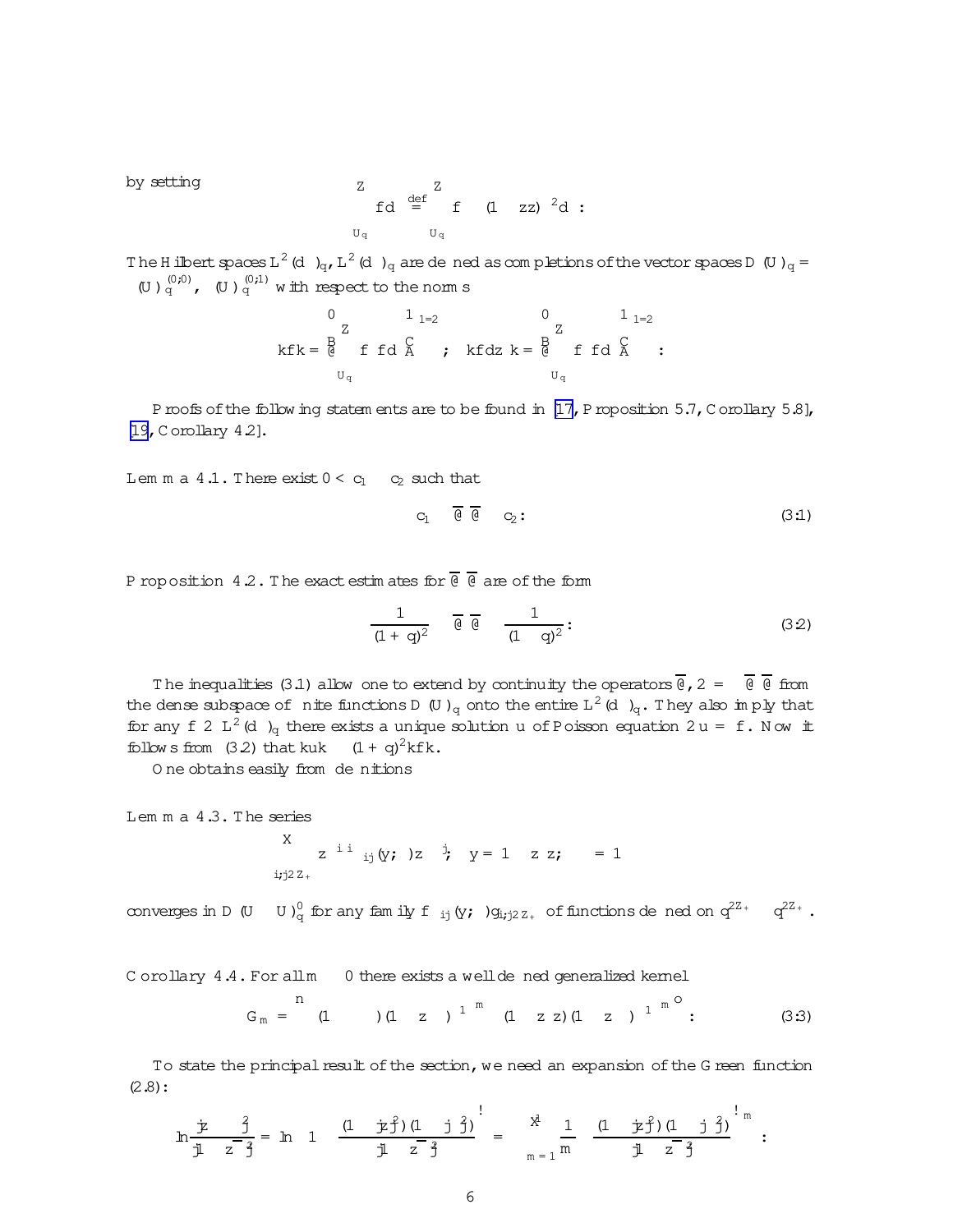Evidently, a form alpassage to a lim it yields

$$
\lim_{q! \ 1} G_m = \frac{(1 + \dot{p}f)(1 + \dot{j}f)^2}{\dot{y}^2} \sum_{i=1}^{n} g_i
$$

A proof of the follow ing result one can nd in [\[19,](#page-16-0) Theorem 12].

Theorem 4.5. The continuous operator 2  $^{-1}$  in L<sup>2</sup> (d)<sub>q</sub> coincides on the dense linear subspace D (U)<sub>q</sub> L<sup>2</sup> (d)<sub>q</sub> with the integral operator whose kernelis G = 1X  $m = 1$ q  $2$  1  $\frac{q}{q^{\frac{2m}{m}}-1}G_m$ :

$$
2 \t 1f = \int_{U_q}^{Z} G(z; ) f( )d :
$$

Here  $G_m$  2 D  $(U \cup U)_q^0$  is given by  $(3.3)$ .

N ote in conclusion that the operators  $\mathcal{C}_r$ ,  $\overline{\mathcal{C}}_r$  adm it an extension by continuity onto the space D (U)<sup>0</sup> of distributions in the quantum disc.

### 5 C auchy-G reen form ula

One can use the dierentials (e):  $\frac{(0,0)}{q}$  !  $\frac{(1,0)}{q}$ ,  $\overline{\theta}$  :  $\frac{(0,0)}{q}$  !  $\frac{(0,1)}{q}$  to de ne the partial derivatives  $\frac{\theta^{(1)}}{\theta z}$ ,  $\frac{\theta^{(r)}}{\theta z}$ ,  $\frac{\theta^{(1)}}{\theta z}$ ,  $\frac{\theta^{(r)}}{\theta z}$ . Speci cally, we set up  $\theta f = dz$   $\frac{\theta^{(1)}f}{\theta z} = \frac{\theta^{(r)}f}{\theta z}dz$ ,  $\overline{\theta}f =$  $dz \quad \frac{\theta^{(1)} f}{\theta z} = \frac{\theta^{(r)} f}{\theta z} dz$  . It is easy to show that these operators adm it extensions by continuity from  $D(U)_q$  onto  $D(U)_q^0$ . R Let f 2 D (U )<sub>q</sub>. D <sub>R</sub> ne the integral of the (1,1)-form dz f dzover the quantum disc by  $U_q$  $dz$  f  $dz = 2i$  fd.  $U_{\alpha}$ A proofofthe follow ing proposition can be found in [\[19](#page-16-0),T heorem 2.1].

P roposition 5.1. Let  $f$  2 D (U )<sub>q</sub>. Then

- 1. There exists a unique solution u 2 L<sup>2</sup> (d)<sub>q</sub> of the @-problem  $\frac{1}{\theta}u = f$ , which is orthogonal to the kernelof@.
- 2. u =  $\frac{1}{2}$ 2i Z U<sup>q</sup> d  $\frac{\theta^{(1)}}{2}$  $\frac{g}{g}$  G (z; ) fd , with G 2 D (U U ) $\frac{0}{q}$  being the G reen function of the

Poisson equation.

3. 
$$
f = \frac{1}{2i} (1 z)^{1} (1 q^{2} z)^{1} d f (d \frac{1}{2i} d \frac{e^{(1)}}{e^{2}} G(z; \frac{e^{(r)} f}{e}) d
$$
.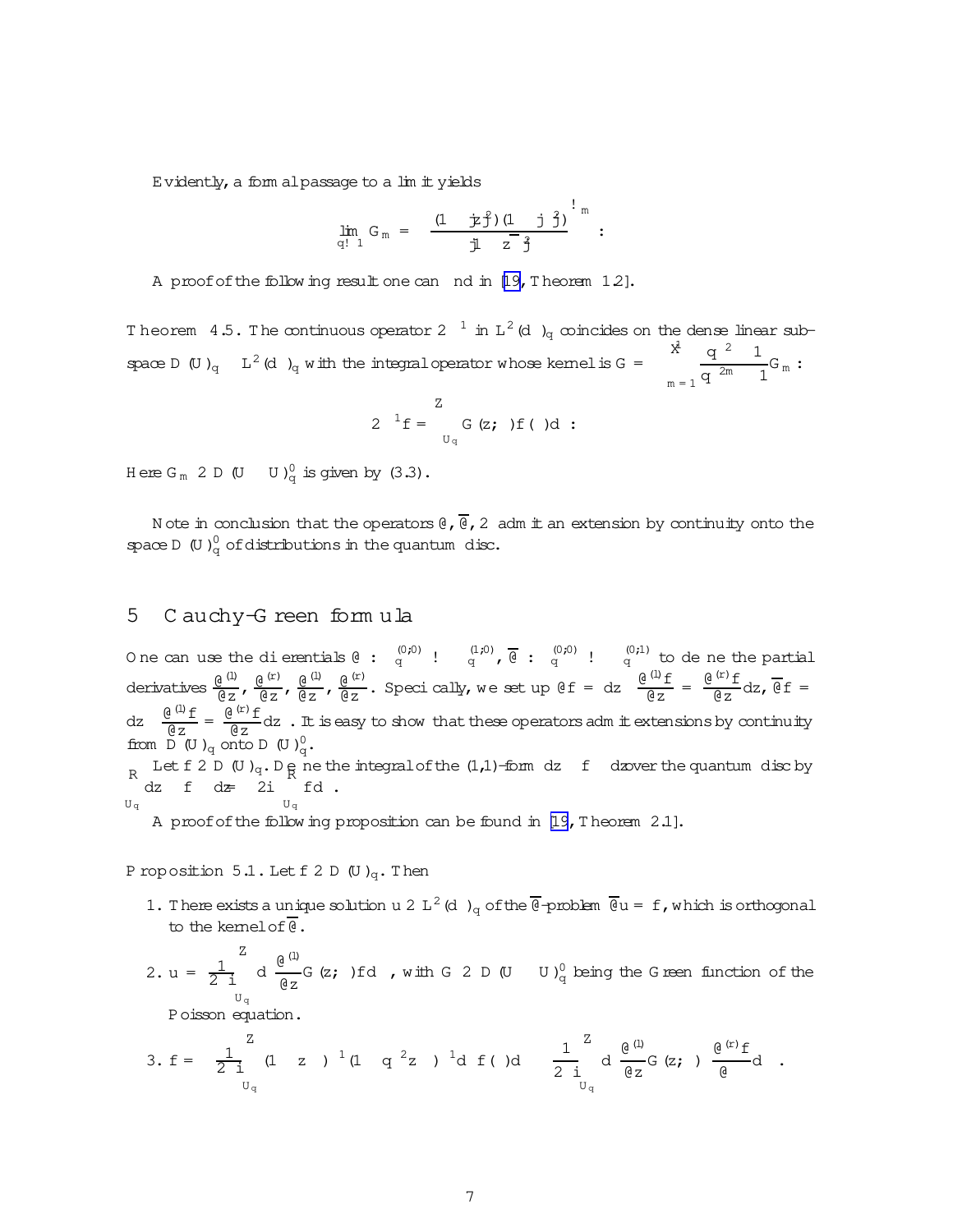#### 6 E igen functions of the operator 2

Let C  $[QU]_q$  stand for the algebra of nite sum s of the form

$$
X \n am eim ; 2 R=2 Z
$$
\n(5.1)

w ith com plex coe cients. The C[@U]<sub>q</sub>-m odule of form alseries of the form (5.1) is denoted by C [[CU ]]<sub>q</sub>.W e also denote the algebra of nite sum slike (5.1) with coe cients from D (U) <sub>q</sub> by D (U  $\vec{v}$  O  $\vec{v}$ )<sub>q</sub>, and them odule of form alseries (5.1) with coe cients from D (U)  $\frac{0}{q}$  by D (U  $\vec{v}$  O  $\vec{v}$ . This vector space w ill be equipped by the topology of coe cientw ise convergence.

The use of the index q in the notation for the above vector spaces is justi ed by the fact that, as one can show, they are in fact m odules over the quantum universal enveloping algebra.

R ecall the notations [\[10](#page-15-0)]:

$$
(a;q^2)_1 = \n\begin{cases}\n\text{if } a;q^2 \text{ is } a; q^2 = \frac{(a;q^2)_1}{(aq^2;q^2)_1}; \\
\text{if } a;q^2 = \frac{(a;q^2)_1}{(aq^2;q^2)_1}.\n\end{cases}
$$

W ith  $q = 1$ , the integral

$$
u(z) = \frac{z}{(1 - z)(1 - z)} \frac{1 + 1}{(1 - z)(1 - z)} f(y) \, dy \quad d = \frac{d}{2};
$$

represents an eigenfunction of 2 (see [\[12](#page-15-0)]):

$$
2 u = (1) u;
$$
  $(1) = 1 + \frac{1}{2}^{2} \frac{1}{4}:$ 

W ith q 2 (0;1), the power P of the Poisson kemel P =  $\frac{1}{a}$   $\frac{\dot{x}_1^2}{2}$  $\frac{1}{1}$   $\frac{1}{2}$  is replaced by the elem ent P 2 D (U  $\theta$ U )<sub>q</sub>:

$$
P = (1 zz) (z ; q2) (qz ; q2)
$$
 ; (52)

Here (z  $;q^2$ ) , ( $q^2$ z ; $q^2$ ) are the q-analogues of the powers (1  $\bar{z}$  ) , (1  $\bar{z}$  ) , and the q-binom ialtheorem (see [\[10\]](#page-15-0)) im plies

$$
(z \; i q^2) = \frac{x}{n2z_+} \frac{(q^2 \; i q^2)_n}{(q^2 i q^2)_n} (q^2 \; z \; )^n i
$$

$$
(q^2 z \; i q^2) = \frac{x}{n2z_+} \frac{(q^2 \; i q^2)_n}{(q^2 i q^2)_n} (q^2 \; z \; z)^n :
$$

The follow ing proposition is proved in [\[19,](#page-16-0) Theorem 3.1].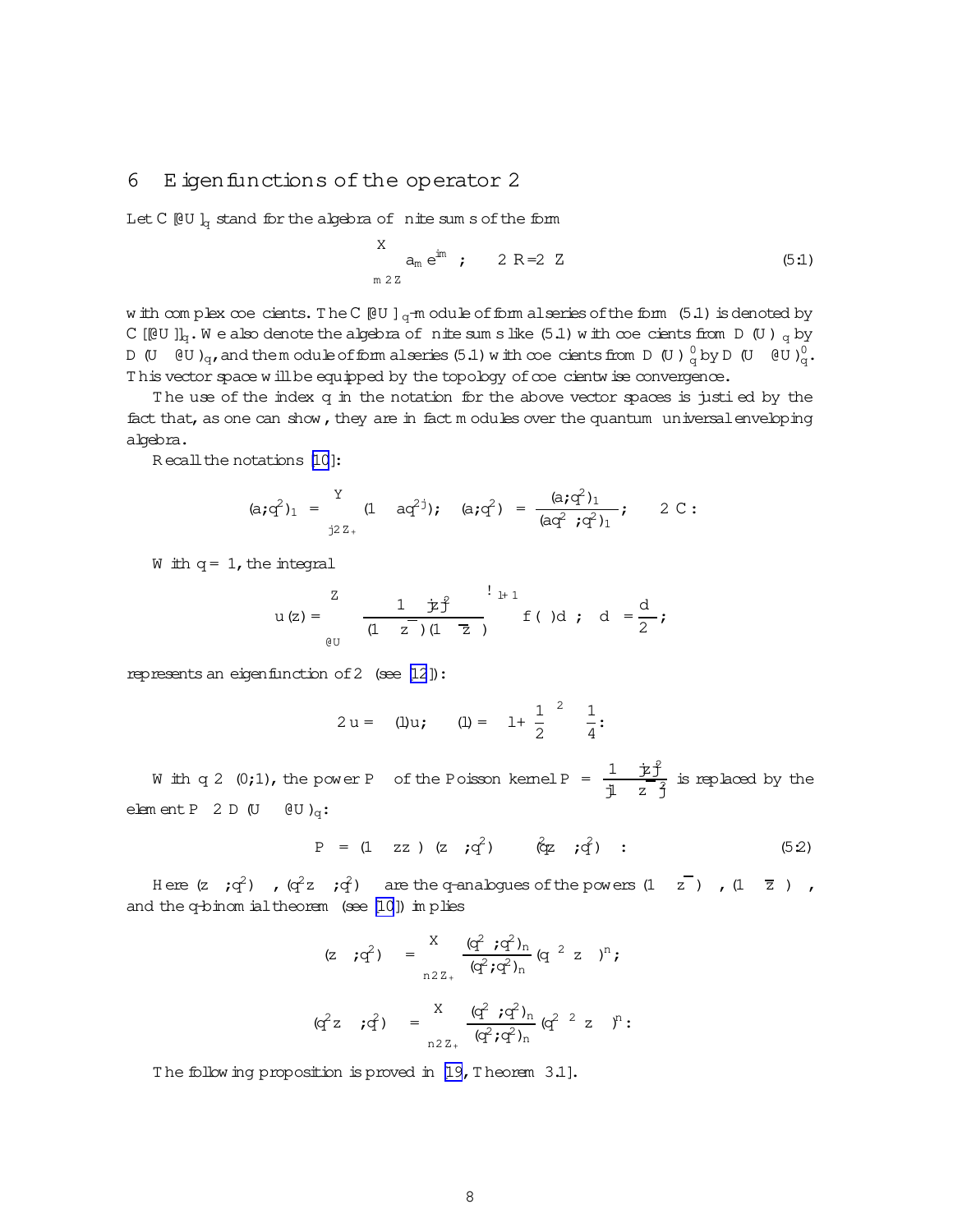P roposition  $6.1$ . For all f 2 C [@U ]<sub>q</sub> the elem ent

$$
u = \sum_{\theta U}^{Z} P_{1+1} (z; e^{i}) f (e^{i}) \frac{d}{2}
$$
 (5:3)

of D (U ) $_{\mathrm{q}}^{0}$  is an eigenvector of 2 :

$$
2 u = (1) u
$$
;  $(1) = \frac{(1 + q^{21})(1 + q^{21+2})}{(1 + q^2)^2}$ :

We need the follow ing standard notation ([\[10](#page-15-0)]):

$$
a_1 a_2 \cdots a_r a_r a_r =
$$
  

$$
b_1 \cdots b_s =
$$

= X n2Z<sup>+</sup> (a1;q)<sup>n</sup> (a2;q)<sup>n</sup> ::: <sup>r</sup>(;aq)<sup>n</sup> (b1;q)<sup>n</sup> (2b;q)<sup>n</sup> ::: <sup>s</sup>(;bq)n(q;q)<sup>n</sup> ( 1)<sup>n</sup> q n (n 1) 2 1+ s r z n:

C orollary 6.2 (cf. [\[22\]](#page-16-0)). The series

$$
\mathbf{r}_{1}(y) = \begin{bmatrix} 1 \\ 3 \end{bmatrix} \begin{bmatrix} 2 \\ 2 \end{bmatrix} \mathbf{r}_{1}^{2} \mathbf{q}^{2} \mathbf{q}^{2} \mathbf{r}_{2}^{2} \mathbf{r}_{3}^{2} \mathbf{r}_{4}^{3}
$$

converges in D (U) $_{\mathbf{q}}^{0}$ , and its sum is an eigenfunction of 2 : 2'<sub>1</sub>= (l)'<sub>1</sub>.

P roof. The convergence of the series is due to the fact that it breaks for each y 2  $\rm q^{2z_{+}}$  . So it su ces to establish the relation

$$
\boldsymbol{v}_{1}(\mathbf{y}) = \begin{array}{c} \mathbf{z} \\ \mathbf{P}_{1+1}(\mathbf{z}; \mathbf{z}) \mathbf{d} \\ \vdots \\ \mathbf{e}^{\mathbf{U}} \end{array}
$$

It follow s from the de nitions that the above integral equals to

$$
\frac{x}{\log^{2}(\mathbf{q}^{2l+2};\mathbf{q}^{2})_{n}^{2}}\mathbf{q}^{2(2l+1)n}y^{l+1}z^{n}z^{n} = y^{l+1}{}_{3} \left[ \begin{array}{cc} \mathbf{q}^{2l+2l};\mathbf{q}^{2l+2l};y^{l} \ j\mathbf{q}^{2l+1}y^{l} \end{array} \right]^{*}_{q^{2}};
$$

N ow it rem ains to apply the identity (see [\[10](#page-15-0)]):

$$
b^{n}{}_{3} 1^{4} \frac{2}{b^{n} } b^{n} \frac{q}{z} i q i \frac{z}{c}^{3} = \frac{2}{3} 2^{4} \frac{b^{n} b^{n} \frac{b z q^{n}}{c} i q^{n} q^{n}}{b^{n} } i q^{n} q^{n}
$$

with q being replaced by  $q^2$ , y by  $q^{2n}$ , b by  $q^{2l+2}$ , z by  $q^{-2l}$ , and c by  $q^{2+2l-2n}$  .  $2$  . N ote that  $\prime_1(y)$  is a q-analogue of a spherical function on a hyperbolic plane (see [\[12\]](#page-15-0)). For each 12 C a linear operator has been constructed from C  $[QU]_q$  into the eigenspace of 2, associated to the eigenvalue (l). Now we try to invert this linear operator.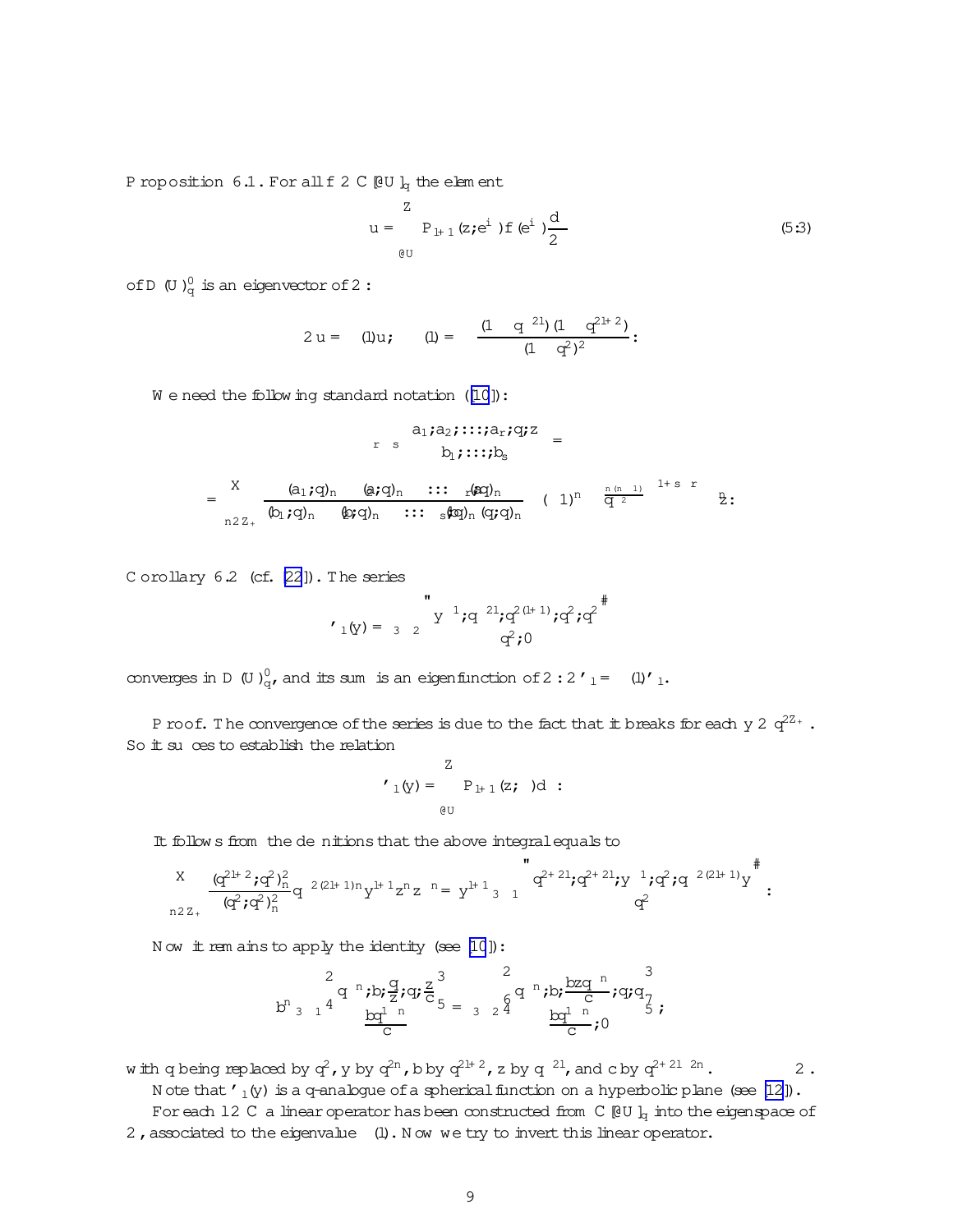For that, we need a q-analogue of the operator  $b_r : f(z)$   $\bar{f}(re^i)$  which restricts the function in the disc onto the circle  $\dot{\mathbf{z}}$  j = r of radius r 2 (0;1). Let  $r > 0$ , 1  $r^2$  2  $q^{2z_+}$ . De ne a linear operator b<sub>r</sub> :D (U ) $_{\mathrm{q}}^{0}$  !  $\mathrm{C}$  [[@U ]]<sub>q</sub> by

$$
b_{r}: \begin{array}{cccccc} X & & & & & & X \\ & & 1 & 0 & 0 & 0 \\ & & & 1 & 0 & 0 \\ & & & & 1 & 0 \\ & & & & 1 & 0 & 0 \\ & & & & 1 & 0 & 0 \\ & & & & & 1 & 0 \\ & & & & & 1 & 0 \\ & & & & & & 1 \end{array}
$$

(It is im plicit that the functions  $_j(y)$ , j2 Z, vanish at  $y \ncong q^{2Z_+}$ ).

 $R$  ecall the de nition of the q-gam m a-function ([\[10\]](#page-15-0)):

$$
_{q}\left( x\right) =\frac{\left( q;q\right) _{1}}{\left( q^{x};q\right) _{1}}\left( 1-q\right) ^{1-x};
$$

O ne m ay assum e w ithout loss of generality that

0 Im 1 
$$
\frac{1}{2\ln(q^{-1})}
$$
; Re1  $\frac{1}{2}$ :

Proposition 6.3. Let Rel> $\frac{1}{2}$ , and u 2 D (U) $_{\rm q}^{0}$  is an eigenfunction of 2 given by (5.3). Then in  $C$  [ $\theta$ U ]<sub>q</sub> one has

$$
f = \frac{\frac{2}{q^2} (l+1)}{\frac{q^2 (2l+1)}{1} \sum_{1 \space r^2 2 \space q^{22}+ \space ; \space r! \space l} (1-r^2)^{l} b_r u \colon
$$

The proof of this proposition is based on the follow ing result which was communicated to the authors by L.I.K orogodsky:

!

Lem m a 6.4.

1): 
$$
\lim_{x \to 2} \lim_{q^2 \to 2^x, x \to 1} \left( \frac{1}{x} \right)^{\frac{1}{2}} \frac{q^2 (21+1)}{q^2 (1+1)} x^1 = 1
$$

ifRel>  $\frac{1}{2}$ .

2): 
$$
\lim_{x \geq q} \lim_{2^{x} \to x! \ 1} \left( \frac{1}{x} \right)^{x} = \frac{q^{2} (21 \ 1)}{q^{2} (1)} x^{1} = 1
$$

ifRel< $\frac{1}{2}$ .

P roof. It follow s from the relation '<sub>1</sub>(y) = '<sub>1 1</sub>(y) that one m ay restrict oneself to the case Rel>  $\frac{1}{2}$ . An application of the identity ([\[10\]](#page-15-0))

$$
\int_{2}^{1} q^{n} ; b; q; z \stackrel{+}{=} \frac{\frac{c}{b} i q}{(c; q)_{n}} \left\{ \frac{q}{2} q^{n} ; b; \frac{b z q^{n}}{c} ; q; q \right\} \left\{ \frac{c}{2} q^{n} ; b; \frac{b z q^{n}}{c} ; q; q \right\}.
$$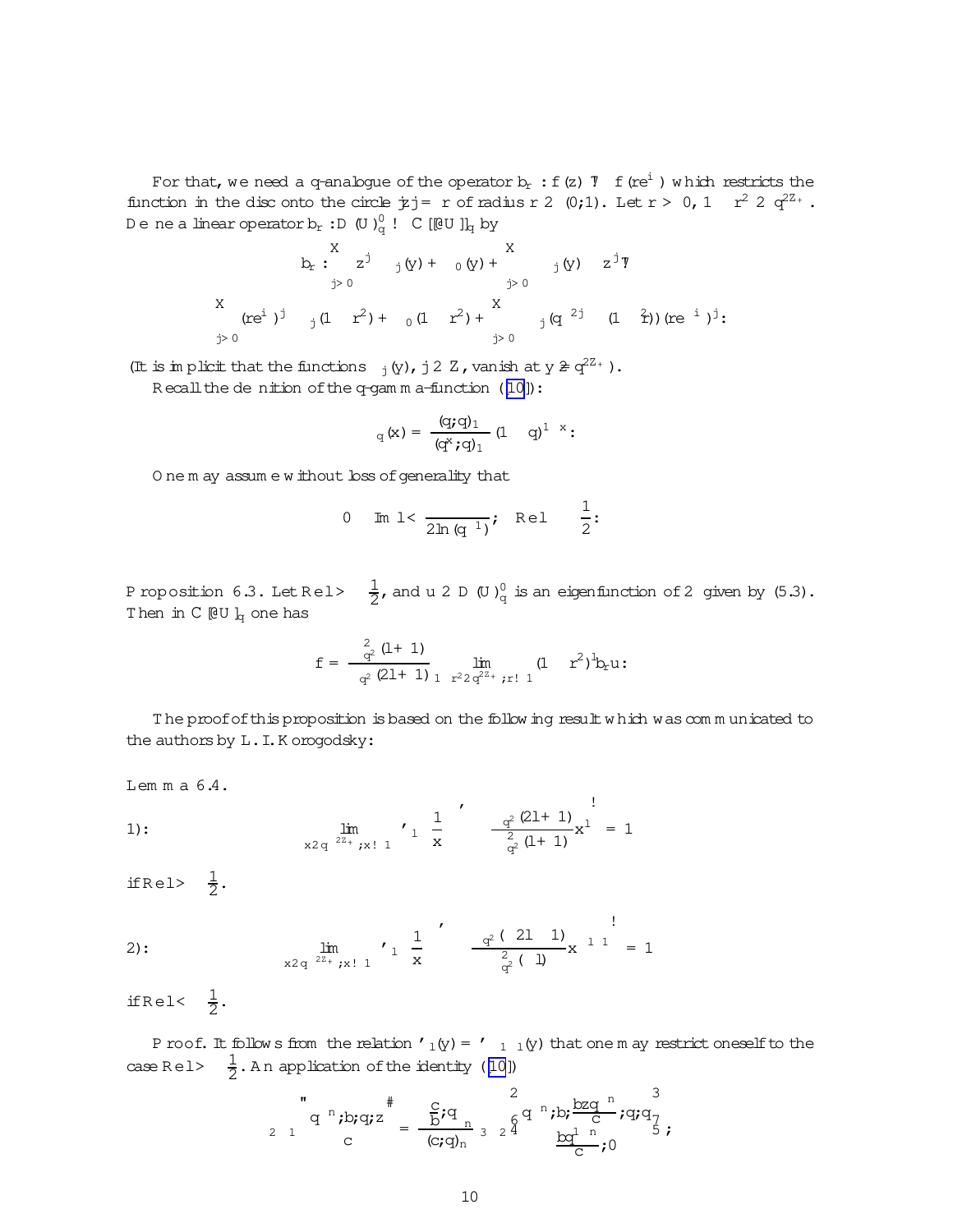w ith q, b, c, z being replaced respectively by  $\vec{q}$  ,  $\vec{q}$   $^{21}$ ,  $\vec{q}$   $^{21}$   $^{2n}$  ,  $\vec{q}^{2l+2}$  , yields

$$
\begin{aligned}\n\boldsymbol{f}_1(q^{2n}) &= \frac{(q^{-21-2n};q^2)_n}{(q^{-2n};q^2)_n} \quad \text{and} \quad q^{-2n};q^{-21};q^2;q^{21+2} \text{,} \\
&\quad q^{-2n1} \frac{(q^{2(1+1)};q^2)_1}{(q^2;q^2)_1} \quad \text{and} \quad q^{-21};q^2;q^{2(1+1)}] = \\
&= q^{-2n1} \frac{(q^{2(1+1)};q^2)_1}{(q^2;q^2)_1} \quad \frac{(q^{2(1+1)};q^2)_1}{(q^{2(21+1)};q^2)_1} \text{.}\n\end{aligned}
$$

N ow it rem ains to refer to the de nition of the q-gam m a-function. 2

In the specialcase  $f = 1$  proposition 5.3 follow s from lem m a 5.4. The general case reduces to the above special case via an application of a quantum symm etry argum ent, which will be described in [\[19,](#page-16-0) Theorem 3.7].

## 7 Fourier transform ation

It follows from the de nitions that the integral operator with kemel K =  $\frac{P}{k_i^0}$  k<sub>i</sub> is conjugate i to the integral operator with the kemel K  $t =$   $\frac{P}{T}$ i  $k_1^0$   $k_1^0$  . Note that the conjugate to the unitary is an inverse operator.

R ecall [\[12](#page-15-0)] the heuristic argum ent that leads to the Fourier transform ation. Proposition 5.1 allow s one to obtain eigenfunctions of 2. It is natural to expect that "any" function u adm its a decom position in eigenfunctions of  $2$ , and that the associated Fourier operator is unitary.

Im pose the notations:  $h = 2 \ln q$ ,

$$
P_{l+1}^{t} = (q^2 z ; q^2)_{l} (z ; q^2)_{l} (l - 1)^{l+1};
$$
  
 $c(l) = q^2 (2l+1) = (q^2 (l+1))^2;$ 

It is shown in [\[19](#page-16-0), section 5] that, just as in the standard representation theory (see [\[12\]](#page-15-0)), one has

P roposition 7.1. Consider the Borelm easure door  $[0;\frac{1}{h}],$  given by

d ( ) = 
$$
\frac{1}{2}
$$
  $\frac{h}{e^h} \frac{e}{1}c(\frac{1}{2} + i)^{-1} c(\frac{1}{2} i)^{-1}d$ :

Z

The integraloperators

$$
u(z) \nabla P_{\frac{1}{2} i}^{t} (z; )u( )d ;
$$
\n
$$
Z^{-h}Z
$$
\n
$$
f(e^{i}; ) \nabla P_{\frac{1}{2}+i} (z; e^{i}) f(e^{i}; ) \frac{d}{2} d ( )
$$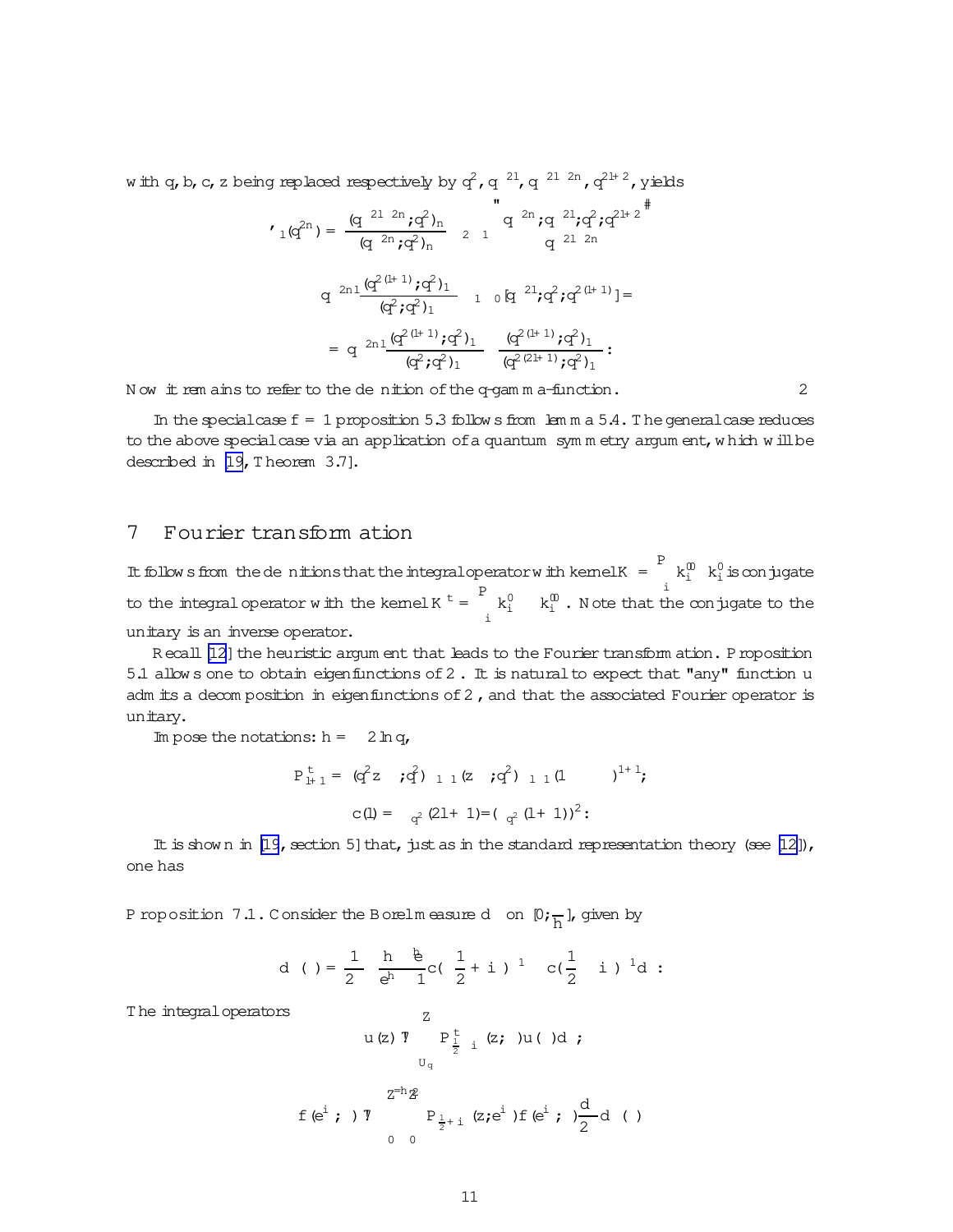are extendable by continuity from the dense linear subspaces

$$
\text{Pol}(C)_{q} \quad L^{2}(d)_{q}; \quad C^{1}(D;\frac{1}{h}) \quad C(DU)_{q} \quad L^{2}(\frac{d}{2}) \quad L^{2}(d)
$$

up to mutually inverse unitaries F , F  $\,$   $^{-1}$  .

R em ark  $6.2$ . The function c(l), the m easure d () and the operator F are the quantum analogues for c-function of H arish-C handra, P lancherelm easure and Fourier transform ation respectively (see [\[12](#page-15-0)]).

## 8 B erezin deform ation of the quantum disc

We are going to use in the sequelbilinear operators L: D  $(U)_{q}$  D  $(U)_{q}$ ! D  $(U)_{q}$  of the form

$$
L : f_1 \t f_2 : \n\begin{array}{c} N_X^{(L)} & 0 \\ \n\text{a}_{ijkm} & 0 \\ \n\text{b}_{ijkm} = 0 & N \end{array} \n\begin{array}{c} \n\frac{1}{2} \cdot \frac{1}{2} & 0 \\ \n\frac{1}{2} \cdot \frac{1}{2} & 0 \\ \n\frac{1}{2} \cdot \frac{1}{2} & N \end{array} \n\begin{array}{c} \n\frac{1}{2} \cdot \frac{1}{2} & 0 \\ \n\frac{1}{2} \cdot \frac{1}{2} & N \end{array} \n\begin{array}{c} \n\frac{1}{2} \cdot \frac{1}{2} & 0 \\ \n\frac{1}{2} \cdot \frac{1}{2} & N \end{array} \n\tag{7.1}
$$

w ith  $a_{i+km}$  2 C. Such operators w ill be called q-bidi erential.

O ur principal purpose is to construct the form aldeform ation of the multiplication law in D (U)<sub>q</sub>. The new multiplication is to be a bilinear m ap

: D (U) 
$$
_{q}
$$
 D (U)  $_{q}$  ! D (U)  $_{q}$  [[t]];  
\n:  $f_1$   $f_2$   $f_1$   $f_1$   $f_1$   $f_1$   $f_1$   $f_1$   $f_1$ 

w hich satises the form alassociativity condition

X  

$$
C_i(f_1;C_k(f_2;f_3)) = \n\begin{cases}\nX & C_i(C_k(f_1;f_2);f_3) \\
i+k=m\n\end{cases}
$$

(cf.  $[14]$ ). W hen producing the new multiplication , we follow F. Berezin [\[3](#page-15-0)]. The bilinear operators C<sub>j</sub>:D (U)<sub>q</sub> D (U)<sub>q</sub>! D (U)<sub>q</sub>,j 2 N, w illturn out to be q-bidierential, and we shall give explicit form ulae for them.

To begin w ith, choose a positive and consider a linear functional :Pol(C)<sub>q</sub> ! C;

Z U<sup>q</sup> fd def = 1 q 4 1 q<sup>2</sup> Z U<sup>q</sup> f (1 zz) <sup>2</sup> + 1d = (1 q <sup>4</sup> )trT(f (1 zz) <sup>2</sup> ): 0 Z 1 1=2

Im pose a norm  $kfk = \frac{B}{\theta}$ U<sup>q</sup> f fd  $\overline{A}$  on Pol(C)<sub>q</sub>. Let  $L^2_{q}$  stand for the completion of

Pol(C)<sub>q</sub> with respect to the above norm, and H  $\frac{2}{q}$ , for the linear span ofm onomials z<sup>j</sup> 2 L<sub>g</sub>,,  $j2Z_{+}$ .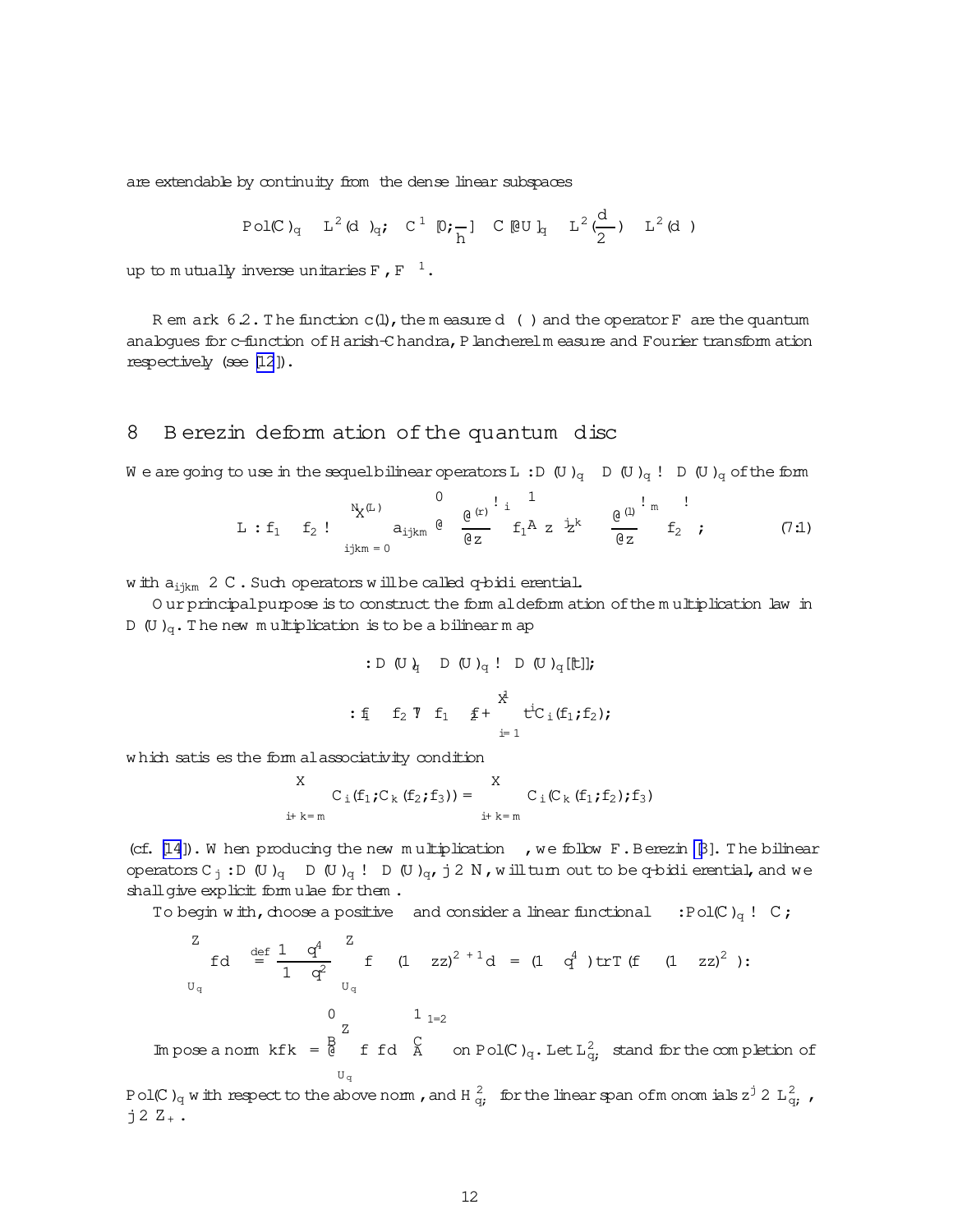Lem m a 8.1. The monomials  $fz^m$   $g_{m\; 2\; Z_{+}}$  are pairwise orthogonal in H  $^2_{\bf q}$  , and  $kz^m$  k =  $((q^2; q^2)_{m} = (q^{4+2}; q^2)_{m})^{1=2}$ .

P roof. The pairw ise orthogonality of the m onom ials  $z^m$  is obvious;

$$
kz^{m} k^{2} = (1 \t q^{4}) \t tr T (z^{m} z^{m} (1 zz)^{2}) = \frac{1}{1} \frac{q^{4}}{q^{2}} \left( q^{2} y \, ; q^{2} \right)_{m} \t \hat{y}^{-1} d_{q^{2}} y =
$$

$$
= \frac{1}{1} \frac{q^{4}}{q^{2}} \frac{q^{2} (2) \t q^{2} (m + 1)}{q^{2} (m + 2 + 1)} = \frac{(q^{2} \, ; q^{2})_{m}}{(q^{4} + 2 \, ; q^{2})_{m}} :
$$

W e have used the well known  $[10, x1.11]$  identity

$$
t^{1} \quad \text{(t\ddot{q};q^{2})} \quad 1 \, d_{q^{2}}t = \frac{q^{2} \left( \begin{array}{c} 1 \quad q^{2} \left( \begin{array}{c} 1 \end{array} \right) \\ q^{2} \left( \begin{array}{c} + \end{array} \right) \end{array} : 2
$$

C orollary 8.2. Let bo be the operator of multiplication by z in H $\frac{2}{9}$ , and bothe conjugate operator. Then  $b$ ,  $b$  are bounded, and

$$
\mathbf{b} \ \mathbf{b} = q^2 \mathbf{b} \mathbf{b} + 1 \quad q^2 + q^4 \quad \frac{1}{1} \quad \frac{q^2}{1} \quad (\mathbf{1} \quad \mathbf{b} \mathbf{b}) \quad (\mathbf{1} \quad \mathbf{b} \quad \mathbf{b}) : \tag{7.2}
$$

P roof follow s from

$$
\mathtt{b}: z^{\mathsf{m}} \ \mathtt{T} \ \ z^{\mathsf{m}+1} \texttt{;} \ \mathtt{m} \ \mathtt{2} \ \mathtt{Z}_{+} \texttt{;} \ \mathtt{b} \ \mathtt{:1} \ \mathtt{T} \ \mathtt{0}; \ \mathtt{b} \ \mathtt{:z}^{\mathsf{m}} \ \mathtt{T} \ \frac{1}{1} \ \frac{q^{2\mathsf{m}}}{q^{4+2\mathsf{m}}} z^{\mathsf{m}} \ \mathtt{1}; \ \mathtt{m} \ \mathtt{2} \ \mathtt{N} \mathtt{:}
$$

In fact,

$$
(1 \t b b)^{1} : z^{m} \t T \t (q^{2m} q^{4}) = (1 \t q^{4}) z^{m};
$$
  

$$
(1 \t b b)^{1} : z^{m} \t T \t (q^{2m} q^{4}) = (1 \t q^{4}) z^{m};
$$
  
Hence (1 \t b b)  ${}^{1} = q^{2} (1 \t b b)^{1} q^{4} \t \frac{1}{1} \frac{q^{2}}{q^{4}}.$ 

Lem m a 7.1 and corollary 7.2 were proved in the work by S.K lim ek and A. Lesniew ski [\[13](#page-15-0)] on two-param eter quantization of the disc beyond the fram eworks of perturbation theory.

 $\alpha$  o parameter quantization of the disc beyond the first terms of perturbation  $\dot{P}$  =  $\alpha_{ij}z^iz$  <sup>1</sup>2 Pol(C) we associate the linear operator  $\dot{P}$  = a<sub>ij</sub>b<sup>i</sup>b <sup>j</sup> in H $\frac{2}{9}$ . The form aldeform ation of the multiplication law in the algebra of functions in the quantum disc will be derived via an application of "Berezin quantization procedure" f  $\bar{T}$   $\dot{P}$ to the ordinary multiplication in the algebra of linear operators.

M ore exactly,  $(7.2)$  allow s one to get a form alasym ptotic expansion

$$
\begin{array}{cccc}\mathbf{f}_1 & \mathbf{f}_2 = & \mathbf{f}_1^d & \mathbf{f}_1 + & \mathbf{f}_1^d \mathbf{f}_1^d \mathbf{f}_2^d, & \mathbf{f}_1^d \mathbf{f}_2^d \mathbf{f}_1^d \mathbf{f}_2^d \mathbf{f}_2^d & \mathbf{f}_2^d \mathbf{f}_2^d \mathbf{f}_3^d\mathbf{f}_3^d\mathbf{f}_4^d\mathbf{f}_5^d\mathbf{f}_4^d\mathbf{f}_5^d\mathbf{f}_6^d\mathbf{f}_7^d\mathbf{f}_8^d\mathbf{f}_9^d\mathbf{f}_9^d\mathbf{f}_9^d\mathbf{f}_9^d\mathbf{f}_9^d\mathbf{f}_9^d\mathbf{f}_9^d\mathbf{f}_9^d\mathbf{f}_9^d\mathbf{f}_9^d\mathbf{f}_9^d\mathbf{f}_9^d\mathbf{f}_9^d\mathbf{f}_9^d\mathbf{f}_9^d\mathbf{f}_9^d\mathbf{f}_9^d\mathbf{f}_9^d\mathbf{f}_9^d\mathbf{f}_9^d\mathbf{f}_9^d\mathbf{f}_9^d\mathbf{f}_9^d\mathbf{f}_9^d\mathbf{f}_9^d\mathbf{f}_9^d\mathbf{f}_9^d\mathbf{f}_9^d\mathbf{f}_9^d\mathbf{f}_9^d\mathbf{f}_9^d\mathbf{f}_9^d\mathbf{f}_9^d\mathbf{f}_9^d\mathbf{f}_9^d\mathbf{f}_9^d\mathbf{f}_9^d\mathbf{f}_9^d\mathbf{f}_9^d\mathbf{f}_9^d\mathbf{f}_9^d\mathbf{f}_9^d\mathbf{f}_9^d\mathbf{f}_9^d\mathbf{f}_9^d\mathbf{f}_9^d\mathbf{f}_9^d\mathbf{f}_9^d\mathbf{f}_9^d\mathbf{f}_9^d\mathbf{f}_9^d\mathbf{f}_9^d\mathbf{f}_9^d\mathbf{f}_9^d\mathbf{f}_9^d\mathbf{f}_9^d\mathbf{f}_9^d\mathbf{f}_9^d\mathbf{f}_9^d\mathbf{f}_9^d\mathbf{
$$

w ith  $C_k$ :Pol(C)<sub>q</sub> Pol(C)<sub>q</sub>! Pol(C)<sub>q</sub>,k 2 N,bilinearm aps. In this way, we get a form al deform ation

: Pol(C)<sub>q</sub> Pol(C)<sub>q</sub> ! Pol(C)<sub>q</sub>[[t]];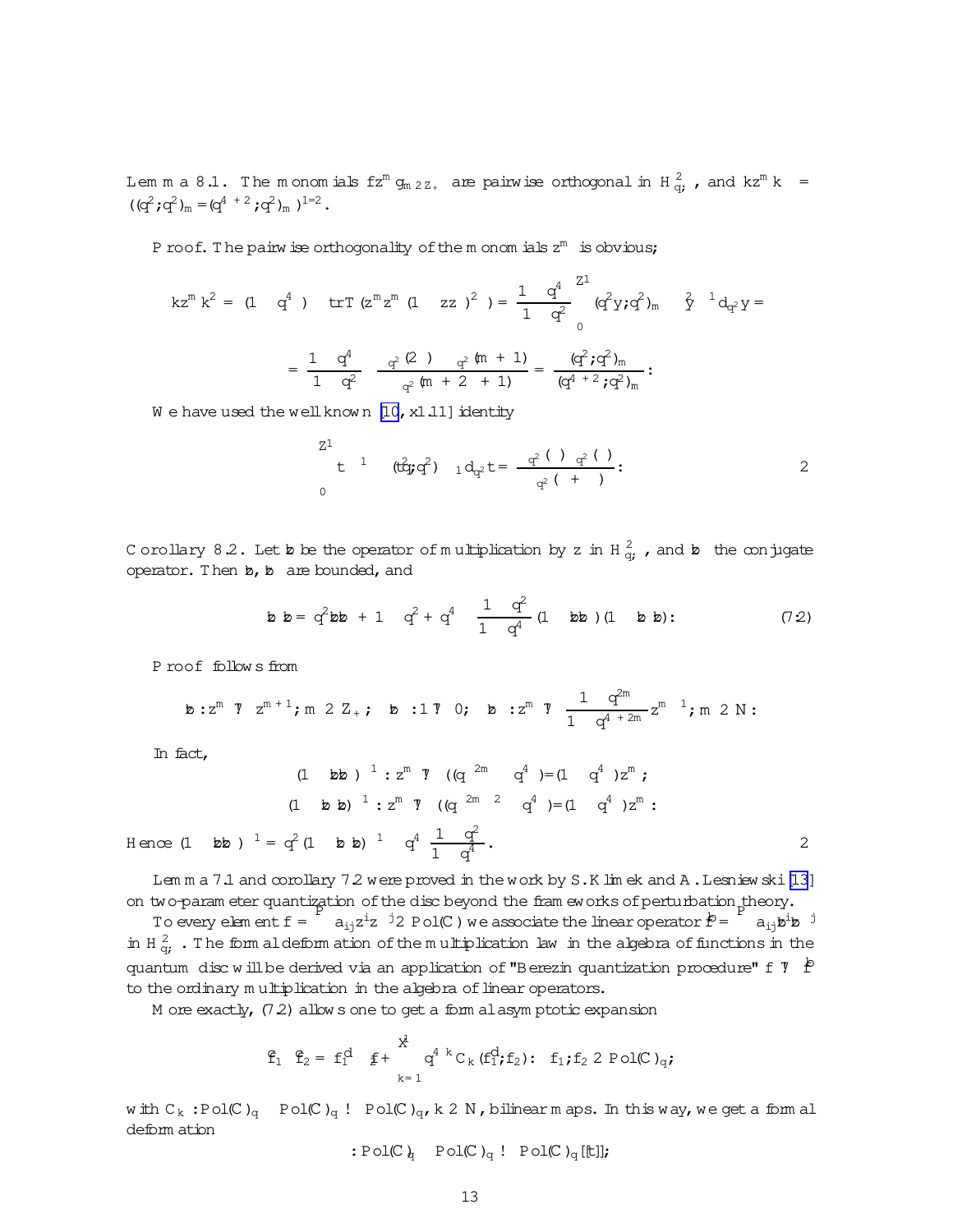$$
f_1 \quad \ \ \xi = \ f_1 \quad \ \ \xi^+ \quad \ \ \xi^k \quad \ \ \zeta \ (f_1;f_2); \quad \ \ f_1;f_2 \ 2 \ {\rm Pol}(C)_q \colon \ \ \,
$$

We present an explicit form ula for the multiplication  $\,$ , and thus also for bilinear m aps  $C_k$ , k 2 N . Let 2 be a linear operator in Pol(C) $_{\rm q}^{\rm op}$  Pol(C)<sub>q</sub> given by

$$
2 = q^{2} (1 + q^{2})z - z + q^{2}z^{2} - z^{2}) \frac{e^{(r)}}{e^{2}} - \frac{e^{(1)}}{e^{2}};
$$

and  $m : Pol(C)_{q}$  Pol $(C)_{q}$ ! Pol $(C)_{q}$ ,  $m : 1 \t 2! 1 2$  the multiplication in Pol $(C)_{q}$ .

Theorem  $8.3.$  For all  $f_1$ ;  $f_2$  2 Pol(C)<sub>q</sub>

$$
f_1
$$
  $f_2$  = (1 t)  $\int_{j2Z_+}^{X} t^j$  m (p(2) f<sub>1</sub> f<sub>2</sub>);

with

$$
p_j(2) = \sum_{k=0}^{X^j} \frac{(q^{2j} \mathbf{i} q^2)_k}{(q^2 \mathbf{i} q^2)_k^2} q^{2k} \bigg|_{{\underline{i}}=0}^{k} (1 \quad q^{2i} ((1 \quad q^2)^2 \quad 2 + 1 + q^2) + q^{4i+2});
$$

The proof can be found in  $[20, 7]$  heorem  $8.4$ ].

example 7.4. For all  $f_1$ ;  $f_2$  2 Pol(C)<sub>q</sub>

$$
f_1 \t f_2 = f_2 \t f + t \t (q^2 \t 1) \frac{e^{(x)} f_1}{\theta z} (1 \t z z)^2 \frac{e^{(1)} f_2}{\theta z} + 0 (t^2);
$$

It is worthw hile to note that the form alassociativity ofthe m ultiplication follow s from the associativity of multiplication in the algebra of linear operators.

C orollary 8.5. The bilinear operators  $C_k$  are of the form (7.1) and are extendable by continuity up to q-bidi erential operators  $C_k : D(U)_q$  D  $(U)_q : D(U)_q$ .

The above q-bidi erential operators determ ine a form aldeform ation of the multiplication in D (U )<sub>q</sub>. The form alassociativity of the new ly form ed m ultiplication : D (U )<sub>q</sub> D (U )<sub>q</sub> ! D (U)<sub>q</sub>[t]]follow s from the form al associativity of the previous multiplication : Pol(C)<sub>q</sub>  $Pol(C)_q$  !  $Pol(C)_q$  [t]].

F inally, note that our proof of theorem  $7.3$  is based on the properties of som e q-analogue for Berezin transform ation [\[21](#page-16-0)].

#### A ppendix. O n q-analogue ofthe G reen form ula

C onsider the two-sided ideal J 2 Pol(C)<sub>q</sub> generated by the elem ent 1 zz 2 Pol(C)<sub>q</sub>, and the commutative quotient algebra C [@U ] $_{\mathrm{q}}$   $\stackrel{\text{def}}{=}$  Pol(C ) $_{\mathrm{q}}$ =J . Its elem ents w illbe identi ed w ith the corresponding polynom ials on the circle  $QU$ . The im age f $j_{U}$  of f 2 Pol(C)<sub>q</sub> under the canonical hom om orphism Pol(C)<sub>q</sub> ! C[@U]<sub>q</sub> w ill be called a restriction of f onto the boundary of the quantum disc.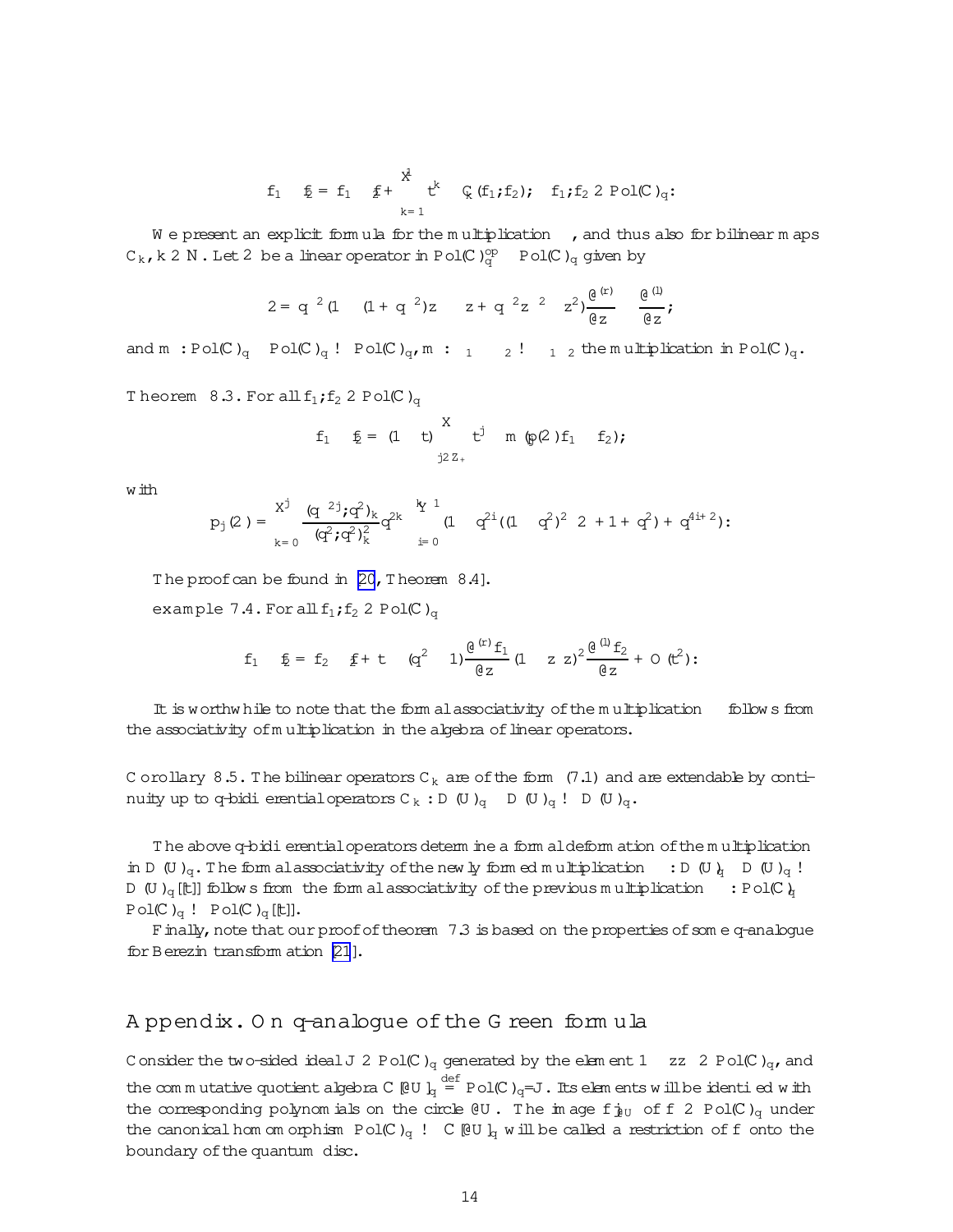Dene the integral  $\,$  (C )  $_{\rm q}^{\rm (1;0)}$  ! C by Z @U dz  $f = 2$  i Z @U (z f $\psi$ d; f 2 Pol(C)<sub>q</sub>; w ith Z @U  $d =$  $\operatorname{\mathbb{Z}}$ 0  $(e^i)$ <sup>d</sup>  $\frac{a}{2}$ : Proposition A .1. For all  $(2 - \mathbb{C})\frac{^{(0,1)}}{q}$  one has Z U<sub>q</sub> @U  $\overline{6}$  = Z  $(A:1)$ R<br>Remark A.2. The integral U<sup>q</sup>  $dz$  f  $dz = 2i$  <sup>R</sup> U<sup>q</sup> fd introduced in section 4 for f 2 D (U)<sub>q</sub>, is extendable by continuity onto all (1,1)-form sdz f dzw ith  $f =$ X m > 0  $z^{m}$  <sub>m</sub> (y) + <sub>0</sub> (y) + X  $m > 0$ m (y)z  $^m$  2 D (U) $_{q}^{0}$ ; such that P m 2Z<sup>+</sup> j  $_0$  (q<sup>2m</sup> ) $\dot{q}$ <sup>2m</sup> < 1 . Under these assumptions one also has Z  $U_q$   $U_q$ dzdz  $f =$  dz  $f = d\mathbf{z}$  fdzdz : (A :3) za za zapostani za za Z  $U_q$ 

P roof. Recall that  $(see (1.2))$ 

$$
= dz \sum_{m>0}^{X} z^{m} {}_{m} (y) + {}_{0} (y) + \sum_{m>0}^{X} {}_{m} (y) z^{m} ; \qquad (A 2)
$$

We can restrict ourselves to the case = dz  $_1(y)z$ , since this is the only term in (A 2) w hich could m ake a non-zero contribution to (A .1).

It follow s from the denitions that  $\overline{e}$  = dz f(y)dz, with

$$
f(y) =
$$
 1 (y) q  $2 \frac{1 (q^2 y)}{q^2 y} \frac{1 (y)}{y}$  (1 y):

In fact, 
$$
\overline{\Theta}y = \overline{\Theta}(1 \text{ zz}) = zdz
$$
. Hence  $\overline{\Theta}y^m = \begin{cases} \frac{mx}{y} & \text{if } x \leq 1 \\ y^j & (zdz) \leq y^{m-1} \end{cases} = \frac{1}{1} \frac{q^{2m}}{q^2} z y^{m-1} dz$ .

That is, for any polynom ialp(y) one has

$$
\overline{\mathfrak{G}}\mathfrak{p}(\mathbf{y}) = z \frac{\mathfrak{p}(\mathbf{y}) \quad \mathfrak{p}(\mathbf{q}^2 \mathbf{y})}{\mathbf{y} \quad \mathbf{q}^2 \mathbf{y}} \quad dz.
$$
 (A.4)

(N ote that the validity of(A .4) for polynom ials already im plies its validity for alldistributions). Finally,

$$
\overline{\mathfrak{E}} \; (dz_1(y)z) = dz_2 \; z \; \frac{1(y)}{y} \; \frac{1}{q^2y} z + 1(y) \; dz :
$$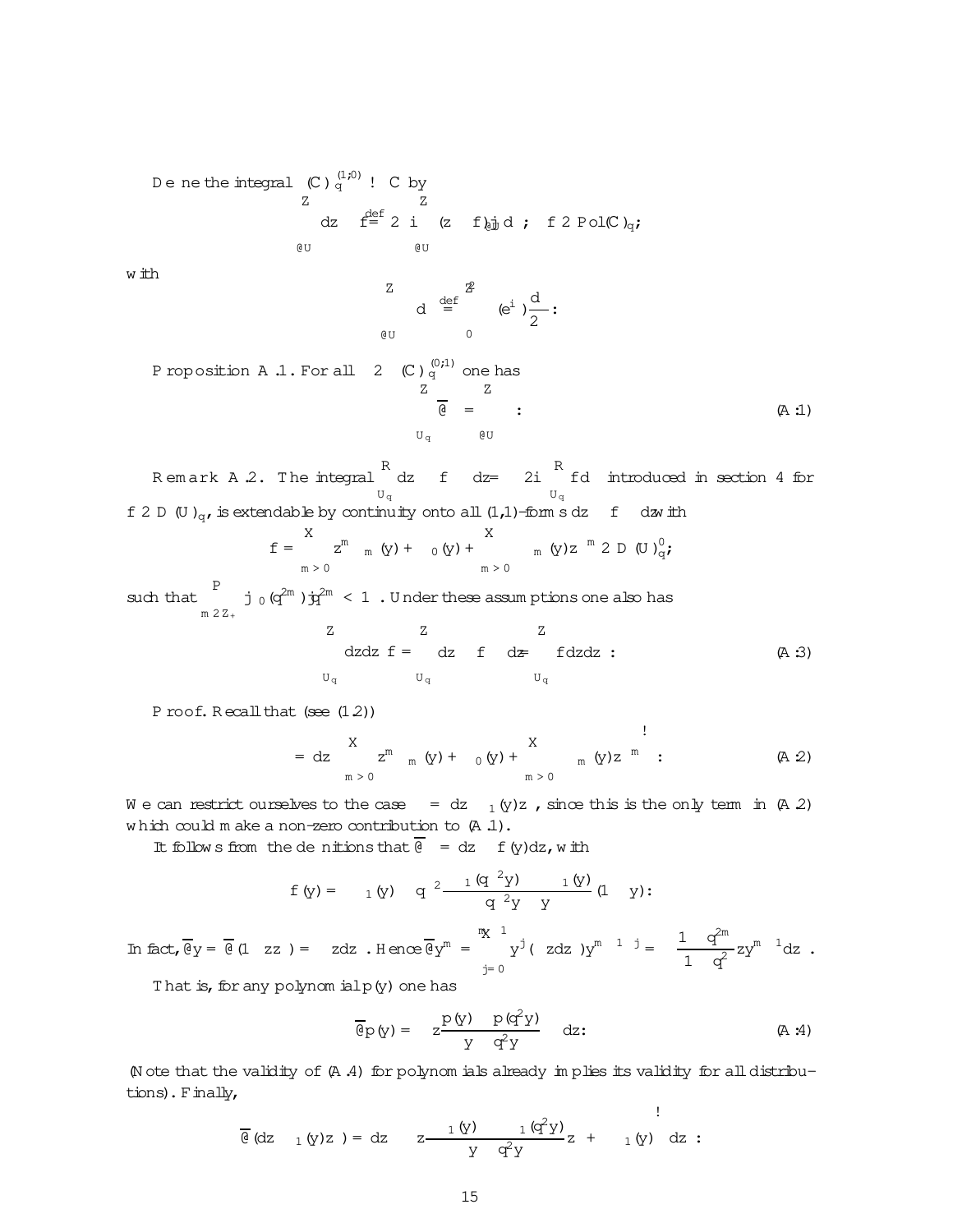<span id="page-15-0"></span>On the other hand,  $z \frac{1(\hat{y})}{z^2 + 2}$  $\frac{1}{y} \frac{q^2y}{q^2y}$  +  $1(y) = f(y)$ , since  $zy = q^2yz$ ,  $zz = 1$  y. If one assumes  $\begin{array}{c} Y & 4Y \\ 1(0) = 0, \text{ it is easy to show that} \end{array}$  P n2Z<sup>+</sup>  $f(q^{2n})q^{2n} = 0$ . Hence, in this  $\begin{array}{ccc} & R - R \\ & \end{array}$  = R U<sup>q</sup> @U  $= 0$ . Thus, Proposition A .1 is proved for all  $(1,0)$ -form s from som e linear subspace of codim ensionality 1. N ow it rem ains to prove  $(A, 1)$  in the special case = dz z. 2

Corollary A .3. If  $2$  (U)  $_q^{(1;0)}$  , then R U<sup>q</sup>  $\overline{\Theta} = 0.$ 

#### R eferences

- $[1]$  W  $B$ . A rveson, Subalgebras of C -algebras, A cta M athem aticae, 1969, 123, N o 3-4, 141-224.
- [2] M. Beals, C. Feerm an, R. G rossm an, Strictly pseudoconvex dom ains in C<sup>n</sup>, Bull.Amer. M ath. Soc., 8 (1983), No 2, 125 { 322.
- [3] F.Berezin,G eneralconceptofquantization,C om m un M ath.Phys.,40 (1975),153 { 174.
- [4] B.Blackadar.K -theory for O perator A lgebras, Springer-Verlag, N ew York, H eidelberg, Berlin,1986.
- [5] O . Bratteli, D . R obinson. O perator A lgebras and Q uantum Statistical M echanics I, Springer-Verlag, N ew York, H eidelberg, Berlin, 1979.
- [6] M .C haichian,P.P.K ulish.Q uantum group covariant system s,preprint[q-alg/9512017](http://arxiv.org/abs/q-alg/9512017).
- [7] V .C hari,A .Pressley.A G uide to Q uantum G roups,C am bridge U niv.Press,1995.
- [8] V.G.D rinfeld, Q uantum groups, in P roceedings of the International C ongress of M athem aticians, Berkeley, 1986, A .M . G leason (ed.), 1987, Am erican M athem atical Society, Providence,R .I.,798 { 820.
- [9] P.G .A .Floris.A ddition Form ula forq-adic Polynom ials,R eportW 94-24,M athem atical Institute, University of Leiden, 10 p.
- [10] G .G asper,M .R ahm an.BasicH ypergeom etricSeries,C am bridgeU niversity Press,C am bridge,1990.
- [11] S.H elgason.D i erential G eom etry and Symm etric Spaces, A cad.Press, N .Y . { London, 1962.
- [12] S.H elgason.G roups and G eom etric A nalysis, A cadem ic P ress Inc., N .Y . { London, 1984.
- [13] S.K lim ek, A . Lesniew ski,A two-param eter quantum deform ation of the unit disc, J. Funct.A nal.115,(1993),1 { 23.
- [14] A . Lichnerow icz. D eform ation of algebras associated with a symplectic m anifold, in D ifferentialG eom etry and M athem aticalPhysics,M .C ahen etal.(eds.),D .R eidelPublishing C om pany,1983,69 { 83.